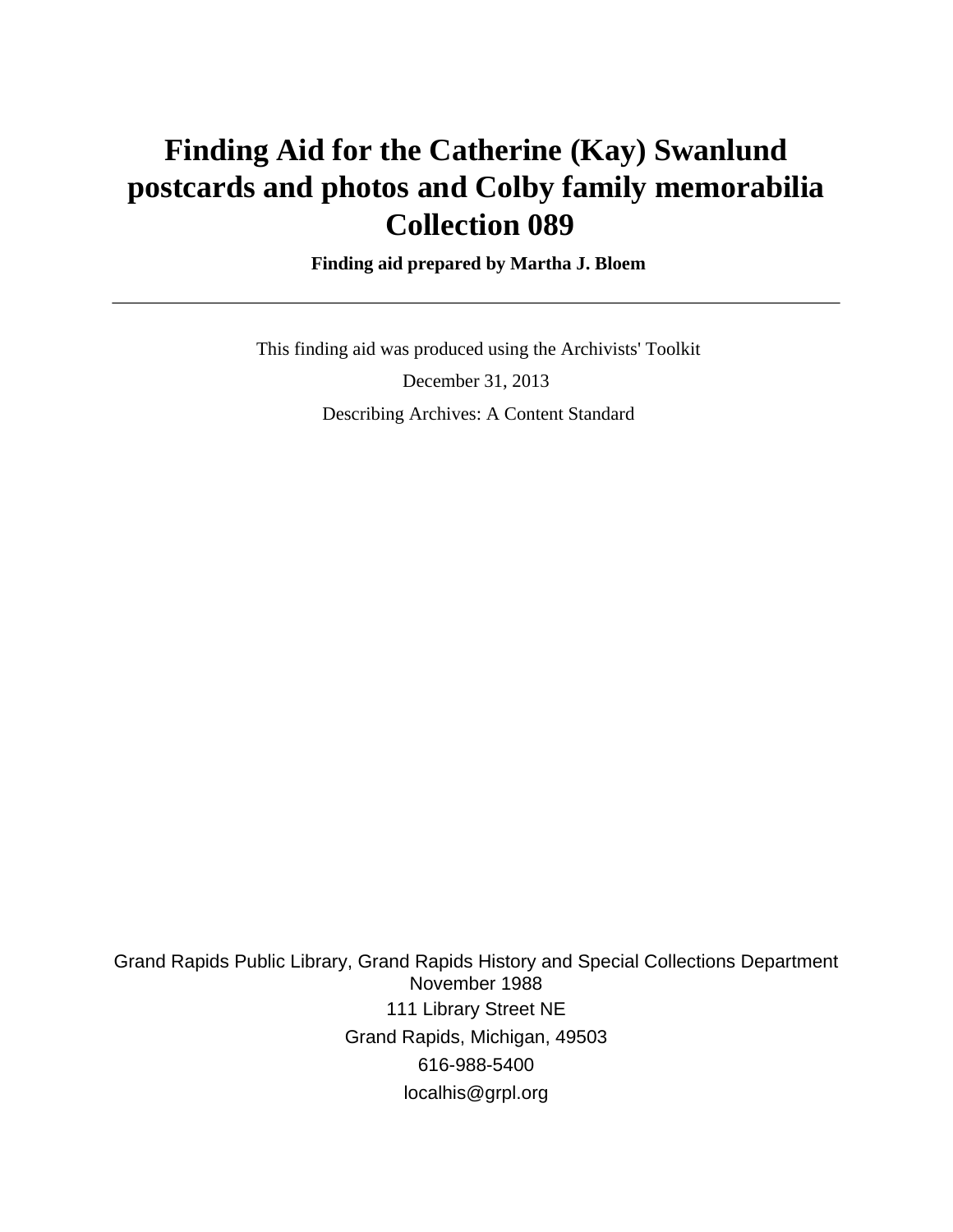## **Table of Contents**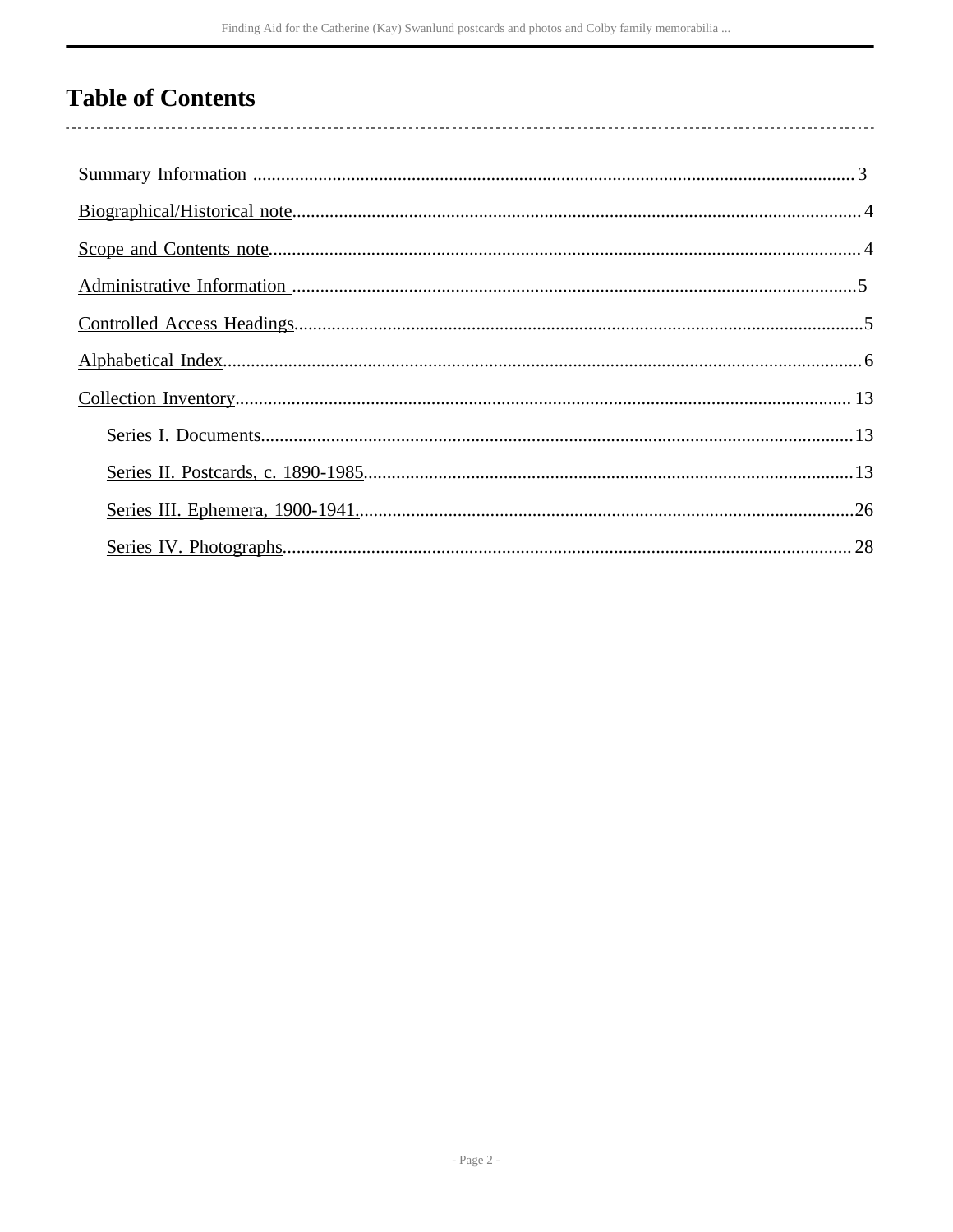## <span id="page-2-0"></span>**Summary Information**

| <b>Repository</b> | Grand Rapids Public Library, Grand Rapids History and Special<br><b>Collections Department</b>                                                                                                                                                                                                                                                                                                                                                                                                                                                                      |
|-------------------|---------------------------------------------------------------------------------------------------------------------------------------------------------------------------------------------------------------------------------------------------------------------------------------------------------------------------------------------------------------------------------------------------------------------------------------------------------------------------------------------------------------------------------------------------------------------|
| <b>Creator</b>    | Swanlund, Catherine, 1911-2001                                                                                                                                                                                                                                                                                                                                                                                                                                                                                                                                      |
| <b>Title</b>      | Catherine (Kay) Swanlund postcards and photos and Colby family<br>memorabilia                                                                                                                                                                                                                                                                                                                                                                                                                                                                                       |
| Date [inclusive]  | 1890-1985, n.d.                                                                                                                                                                                                                                                                                                                                                                                                                                                                                                                                                     |
| <b>Extent</b>     | 1.4 Linear feet Four boxes                                                                                                                                                                                                                                                                                                                                                                                                                                                                                                                                          |
| Language          | English                                                                                                                                                                                                                                                                                                                                                                                                                                                                                                                                                             |
| <b>Abstract</b>   | This collection is named for its donor, Catherine (Kay) Swanlund<br>(1911-2001). The bulk of the materials here represent her postcard<br>collecting interests, including Grand Rapids views from 1890-1985.<br>Shown are streets, churches, parks, hospitals, and businesses. Also found<br>is a section of Grand Rapids business cards, 1870-1940. Documents and<br>photographs found in the collection provide personal and family history. A<br>Colby Genealogy is included, as well as photos of the Colby family and a<br>family residence in Amesbury, Mass. |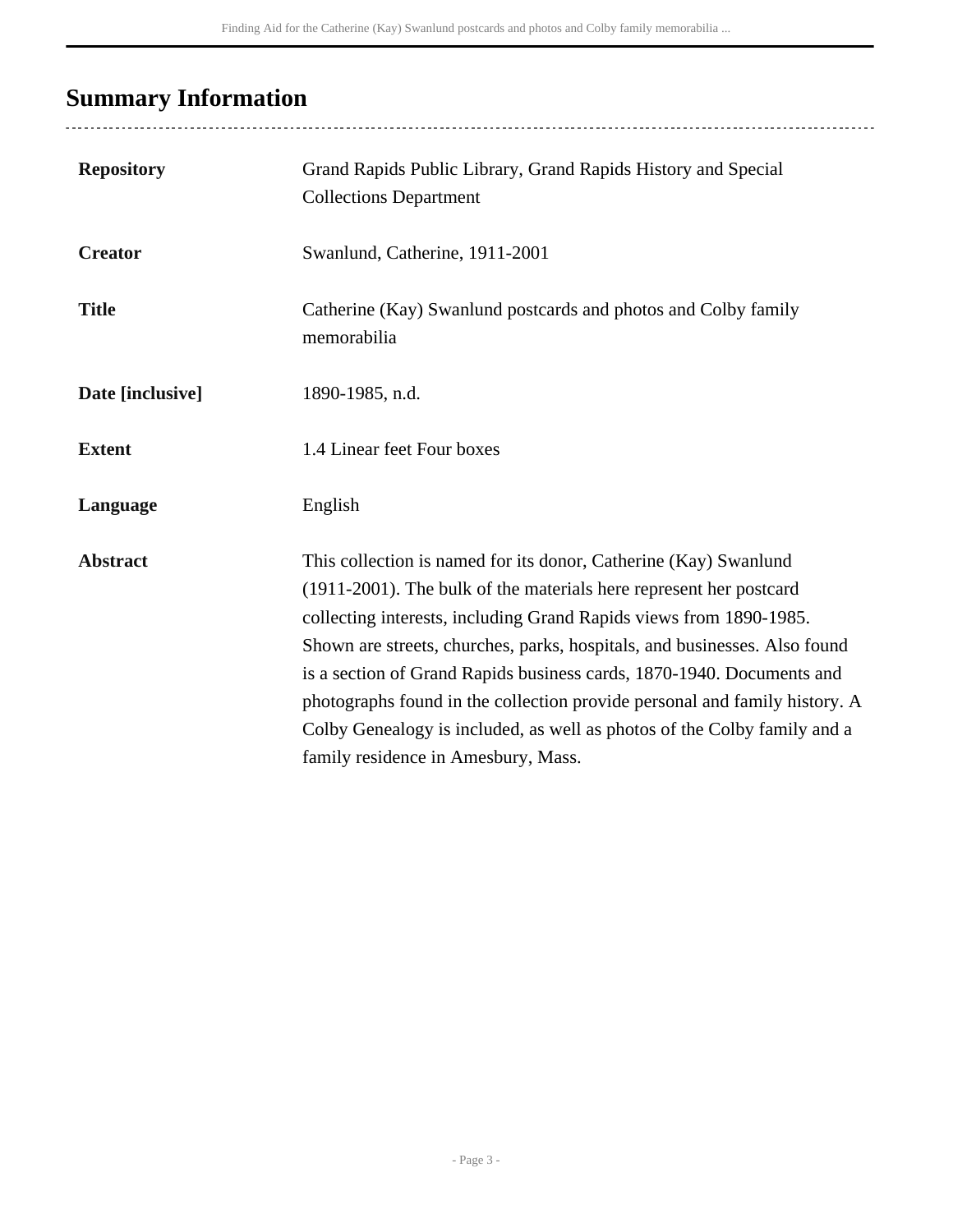## <span id="page-3-0"></span>**Biographical/Historical note**

Catherine Louise Vanderhoff was born July 23, 1911 in Grand Rapids, Michigan, daughter of Frances Louise Wood Vanderhoff and Ray Vanderhoff. She had 3 children Barbara, Virginia, and Ray. The girls from a previous marriage. Her marriage was ending when she began studying a home course in interior design while working an interior decorating studio the last year in New York. She left New York and returned to Grand Rapids in July 1947. Subsequently, she supported herself and her children for a number of years as Kay Hanger A.S.I.D.

She returned to Grand Rapids in Aug. 1947 to work for the Inez White Huyge Decorating Studio. In 1955, she opened her own studio at 841 Wealthy St. S.E., later 2176 Wealthy Street. Later she was manager of the interior design department at Wurzburg Department Store, until it closed downtown in 1971.

Kay Hanger met and married Vincent G. Swanlund, (January 21, 1912 - April 28, 1985) in April 1951. It is said that they had an antique shop together late in life, and that the postcards gathered there are the collection that is included in this Grand Rapids Public Library archival collection.

Kay Swanlund had an interest in family and genealogy. A portion of this collection includes photos and genealogical notes on the Colby family. Ms. Swanlund may have used the Colby family name during her lifetime. Colby was Catherine (Kay) Swanlund's great grandmother's maiden name (Sarah Colby Wood), but never appears to have actually been Catherine (Kay) Swanlund's legal name, per the evidence here. Margaret Josephine Savage married the son of Sarah Colby Wood, Ernest Arthur Wood in Jan. 1892. Their daughter Frances, born Nov. 2, 1892, was Kay Swanlund's mother. The reminiscences, added to this collection in 2002, after Kay Swanlund's death on Nov. 8, 2001, provide more genealogical information on the Savage family. Kay Swanlund was a personal friend of City Historian Emeritus Gordon Olson. She is shown with Olson in one of the photographs in this collection.

### <span id="page-3-1"></span>**Scope and Contents note**

The bulk of the collection consists of postcards collected by Catherine Swanlund depicting the history of Grand Rapids (Mich.) from c.1890 to 1985. Of special interest are the business cards, some of which are from firms owned by family members. Included in the collection is the Colby family genealogy, and photographs of the Colby family. Also noteworthy in the correspondence portion of the collection is the stationary from Grand Rapids hotels, 1916.

Of interest is patent information for "Antifriction Bearing for Wheels" filed by Harlan Page Colby, of Grand Rapids, Michigan, dated Apr. 10, 1900. In 2002, a draft of Ms. Swanlund's reminiscences and family history was added to the collection, including the Savage family who moved to Grand Rapids,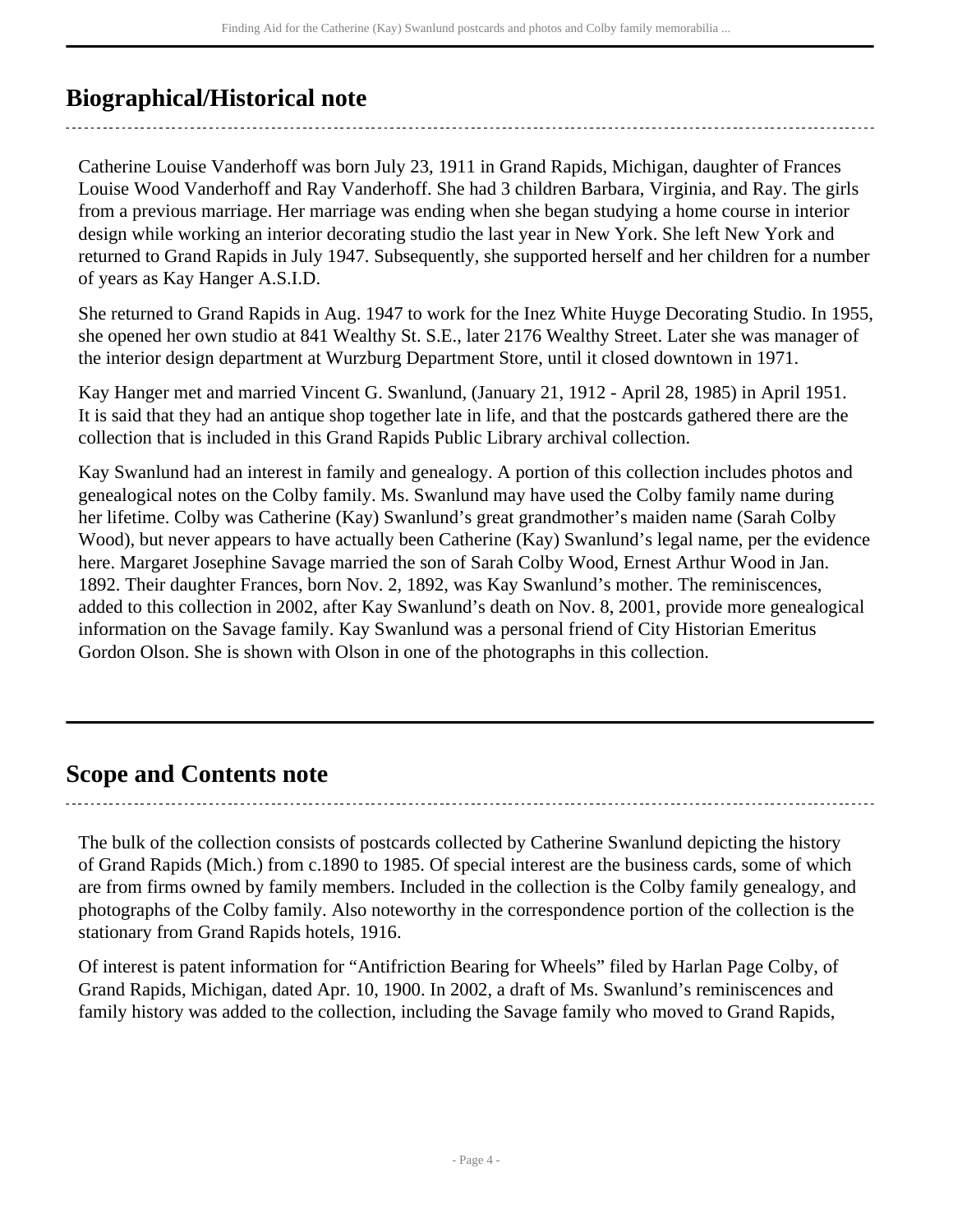Michigan from Chicago, Ill, in 1883. A few periodical articles in the collection also document her career as an interior designer, early under the name Kay Hanger.

## <span id="page-4-0"></span>**Administrative Information**

### **Publication Information**

Grand Rapids Public Library, Grand Rapids History and Special Collections Department November 1988

### **Immediate Source of Acquisition note**

Catherine Swanlund: March 1986, April 1988; Estate, 2002

Accession numbers 1986.135, 1988.011, 1986.067, 2002.077.

## <span id="page-4-1"></span>**Controlled Access Headings**

### **Family Name(s)**

- Colby
- Savage

### **Genre(s)**

• personal papers

### **Geographic Name(s)**

• Grand Rapids (Mich.) -- History

### **Subject(s)**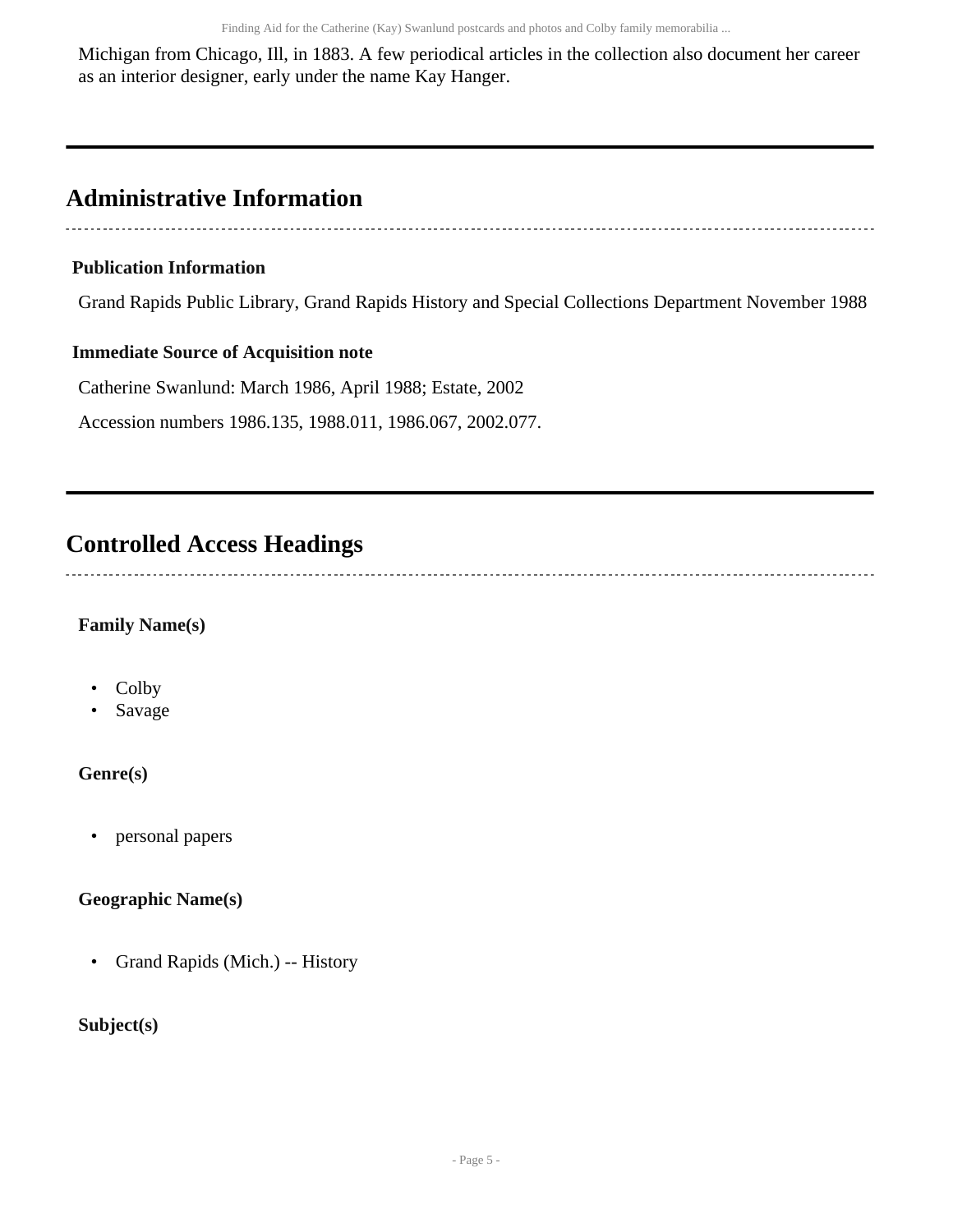Finding Aid for the Catherine (Kay) Swanlund postcards and photos and Colby family memorabilia ...

• Postcards -- Michigan -- Grand Rapids

### <span id="page-5-0"></span>**Alphabetical Index**

Administration Bldg., Aquinas College - f.1 Airports - f.69,70 American Red Cross Canteen Station - f.2 American Seating Company - f.3 Apartment Houses - f.134 Ashton Bldg. - f.116 Baker Furniture Company - f.4 Banks - f.87,106,111 Bauman's Cafe - f.5 Bauman's Cafe. Interior - f.6 Bissell Carpet Sweeper Company - f.7 Blodgett Children's Home - f.8 Blodgett Memorial Hospital - f.9 Breweries - f.37 Bridge Street Bridge - f.10 Bridge Street View - f.107 Bridges - f.10,64,76 Burleson Hospital - f.11 Burton High School - f.12 Butterworth Hospital - f.13 Calvin College - f.51 Campau Park - f.14 Campau Square Views - box 1, f.5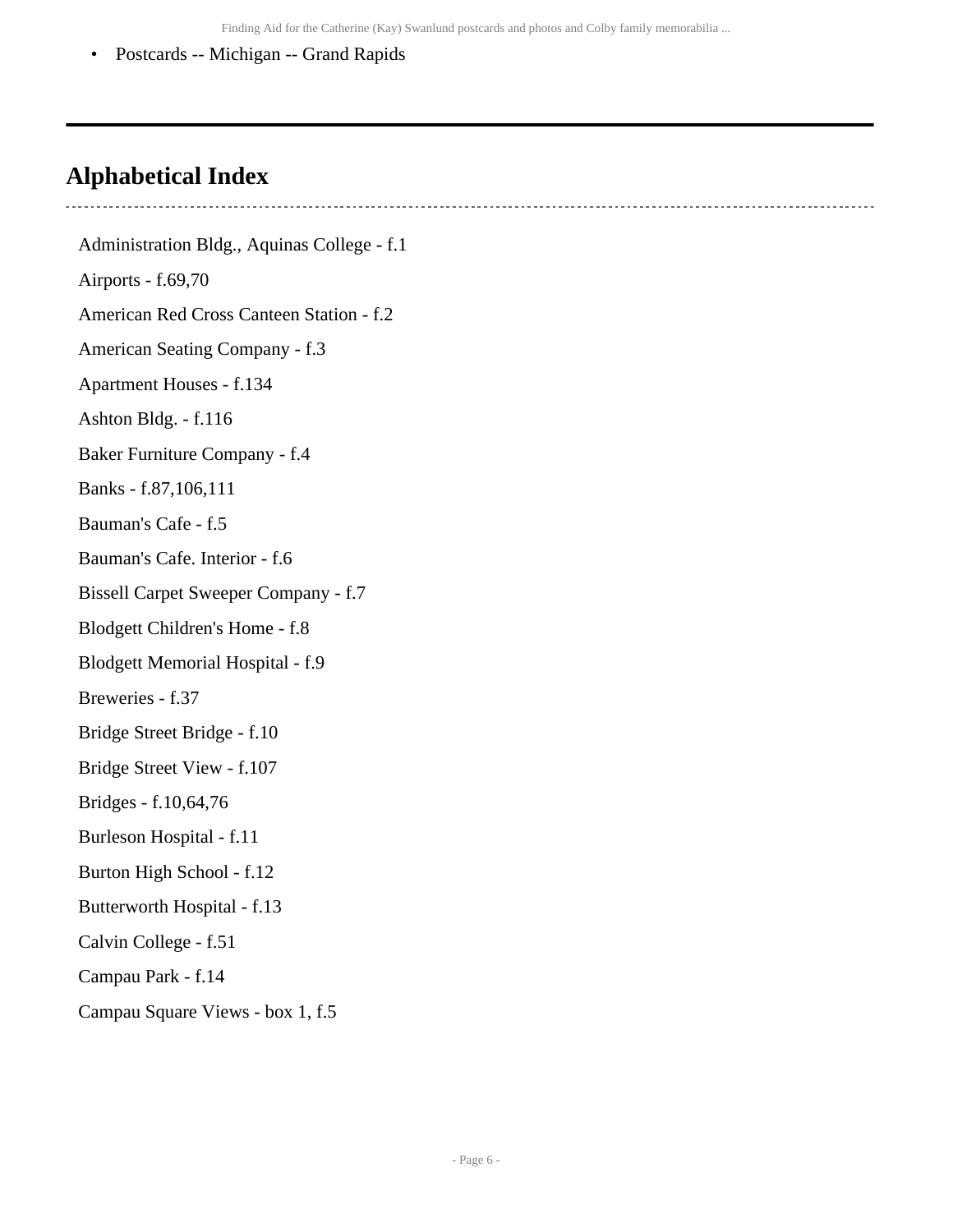Cascade Country Club - f.15 Central High School - f.16 Central High School Gymnasium - f.17 Charles Manor - f.18 Churches - f.36,125,130,136,149 City Hall - f.19 City Hospital - f.20 City Markets - f.21 Civic Auditorium - f.146 Cody Hotel - f.22 Coliseum - f.23 College Ave. Views - f.24 Colleges and Universities - f.28,51,67 Commerce Bldg. - f.25 Country Clubs - f.15,55,68,114 County Court House - f.26 Cresent Park - f.27 Davenport College of Business - f.28 Design Quest - f.29 Division Ave. Views - f.30 Elk's Temple - f.31 Factories - f.3,4,7,45,56,62,66,80,82,99,104,113,120,133,142 Federal Bldg. - f.43 Federal Square Bldg. - f.32 Fire Engine House - f.33 Fish Hatcheries - f.34 Foster-Stevens and Company Bldg. - f.35 Fountain Street Church - f.36 Fox Deluxe Brewing Company - f.37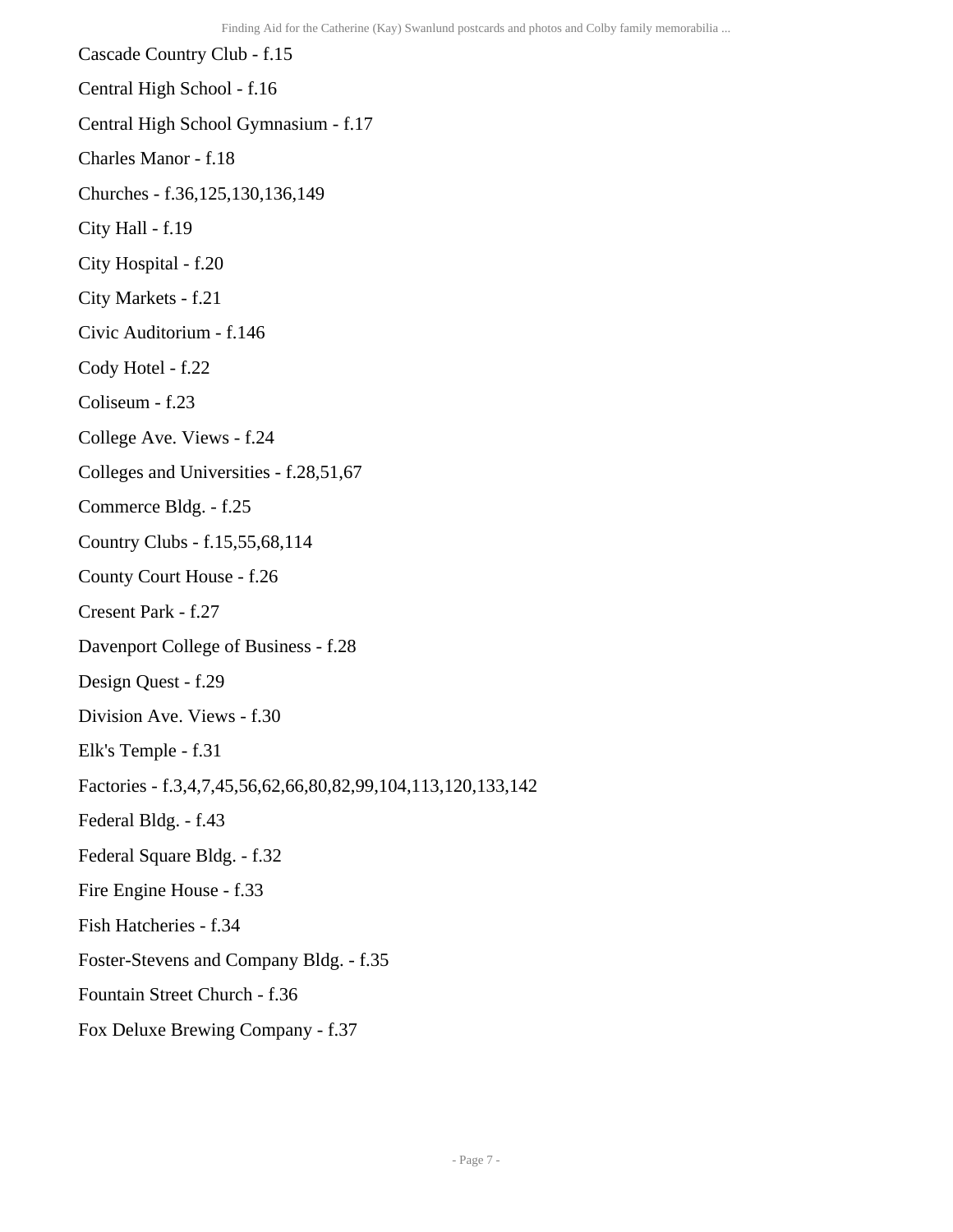Fox House - f.38 Franklin Street Park - f.84 Friant House - f.39 Furniture City Showcase, Kent Co. Airport Exhibit - f.40 Furniture Factories - f.3,4,45,56,62,80,82,99,104,113,120,133 Furniture Temple - f.25 Gardens - f.41 Gilbert Bldg. - f.42 Grand Rapids Art Gallery - f.29 Grand Rapids Art Museum - f.43 Grand Rapids Boat and Canoe Club - f.44 Grand Rapids Fancy Furniture - f.45 Grand Rapids Furniture Museum - f.28 Grand Rapids Homecoming - f.46 Grand Rapids Post Office - f.47 Grand Rapids Press Bldg. - f.48 Grand Rapids Public Library - f.49 Grand Rapids Public Museum - f.50 Grand Rapids Savings Bank - f.111 Grand Rapids School of Bible and Music - f.51 Grand Rapids Views - box 1, f.6 Grand River Views - f.52 Grand Trunk Bldg. - f.53 "Grand" - f.54 Greenridge Country Club - f.55 Gunn Furniture Company - f.56 Hall St. Blvd. Views - f.57 Hall of Justice - f.58

Hermitage Hotel - f.59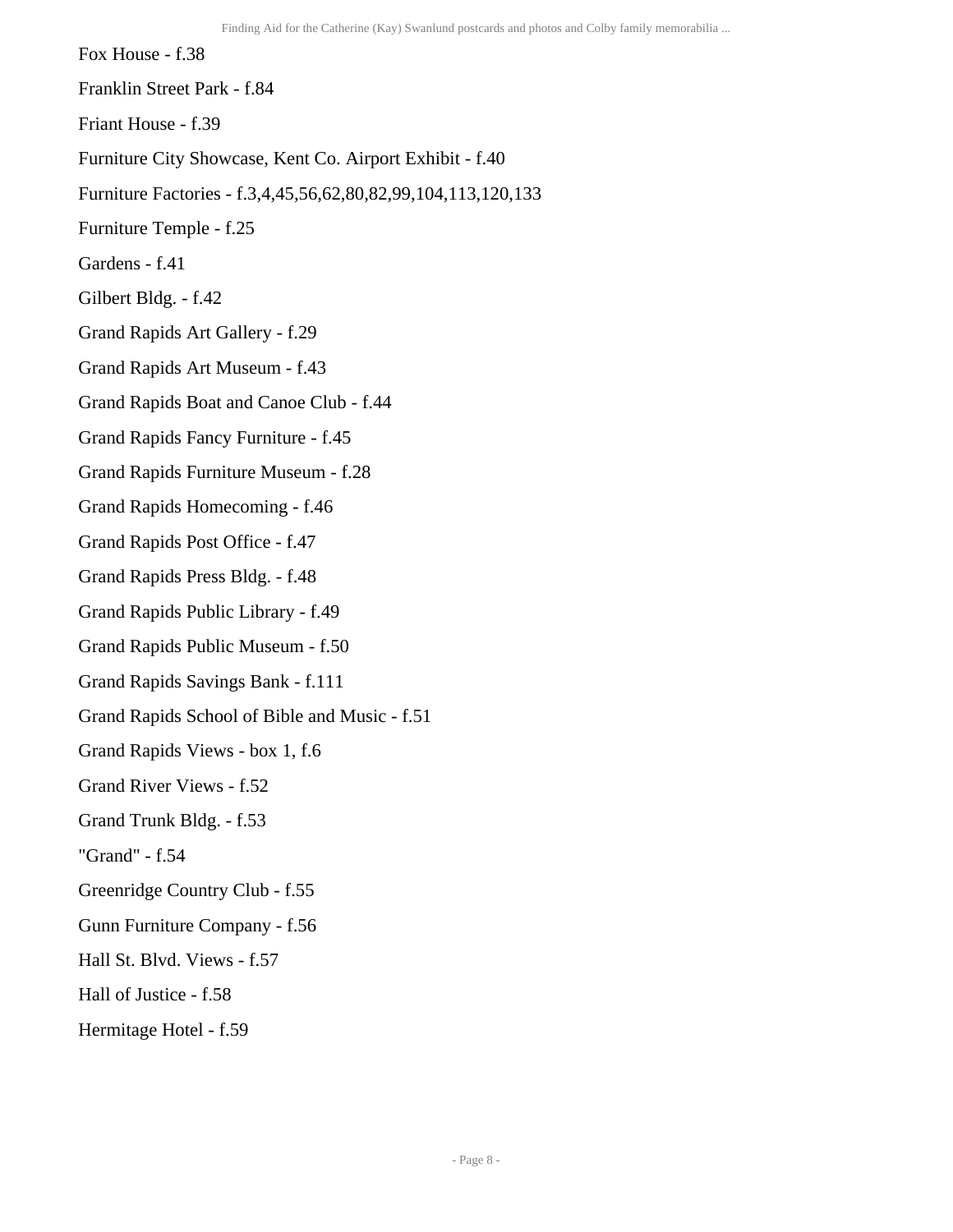Highland Park - f.60

Horses - f.61

Hospitals - f.8,9,11,13,20,85,131,137

Hotels - f.22,59,79,88,97,102,106

Houses - f.18,28,29,38,50,145

Imperial Furniture Company - f.62

Interstate Bldg. - f.63

Interurban Bridge - f.64

John Ball Park - f.65

Johnson, C.J. Cigar Company - f.66

Kendall School of Design - f.67

Kent Country Club - f.68

Kent County Airport - f.69

Kent County International Airport - f.70

Kent Scientific Museum - f.50

Klingman's Furniture Company - f.71

Ladies Literary Club - f.72

Lafayette Ave. Views - f.73

Lakeside Club House - f.74

Leonard Fountain Exposition Bldg. - f.75

Leonard St. Bridge - f.76

Libraries - f.49

Lincoln Park - f.77

Little Sisters of the Poor Hospital - f.78

Livingston Hotel - f.79

Luce Furniture Company - f.80

Macatawa, Mich. - f.81

Macy Company - f.82

Madison Square - f.83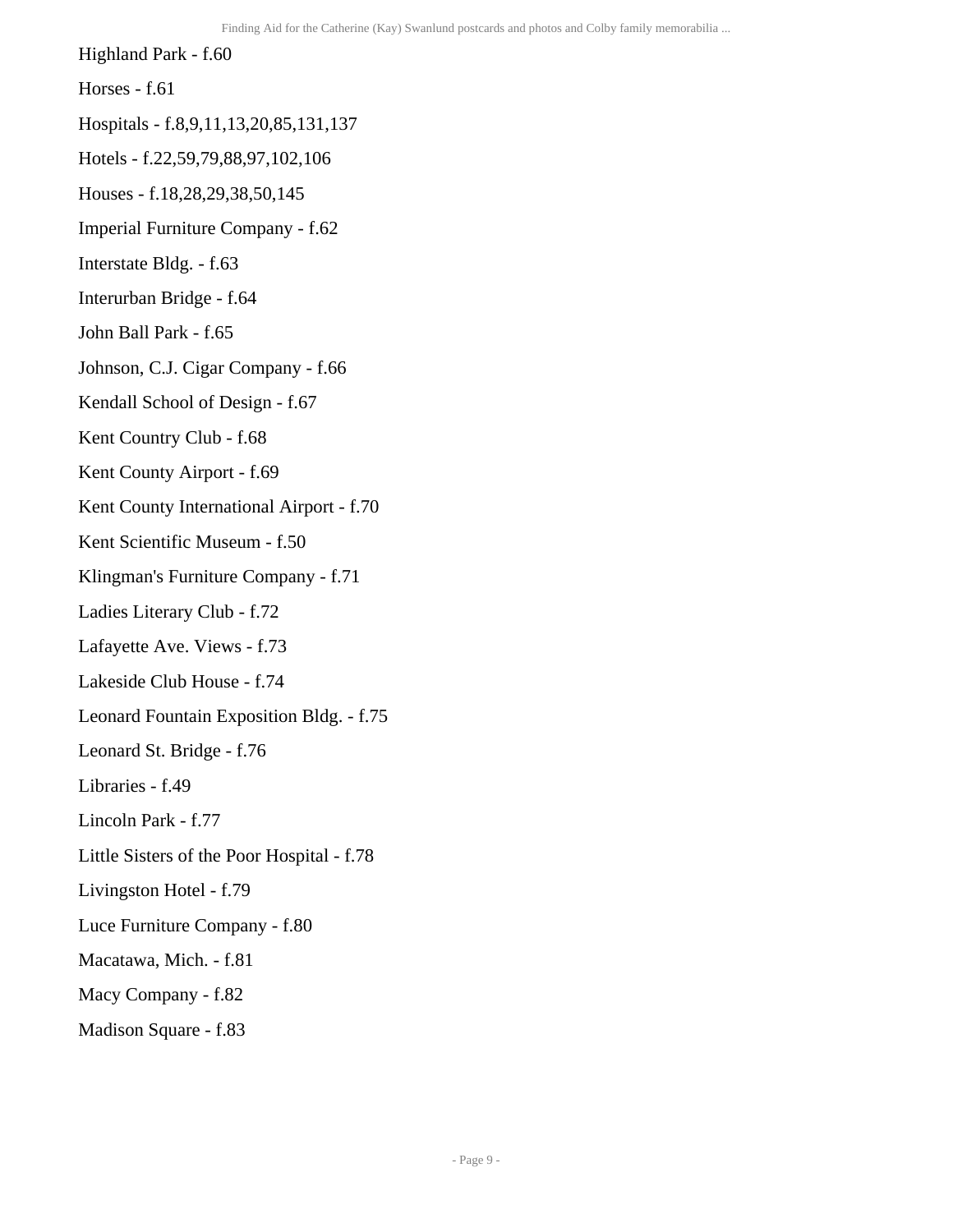Manger Hotel - f.102 Manufacturers Furniture Exposition Bldg. - f.63 Martin Luther King Park - f.84 Masonic Home - f.85 Masonic Temple - f.86,135 McKay Tower - f.87 Merten's Hotel - f.88 Metcalf Funeral Home - f.89 Michigan Ave. Views - f.90 Michigan National Guard Armory - f.91 Michigan Trust Company Bldg. - f.92 Michigan Veteran's Facility - f.93 Mills - f.142 Monroe Ave. Views - f.94 Monroe Center Views - f.95 Monument Park - f.96 Monuments - f.123,141 Morton House (hotel) - f.97 Museums - f.28,29,50 Native Americans - f.98 Nelson Matter Furniture Company - f.99 North Park Pavilion - f.100 Northern Refridgerator Company - f.101 Olds Manor - f.102 Orchard Hill - f.103 Oriel Cabinet Company - f.104 Orphanages - f.128 Ottawa Street Views - f.105 Pantlind Hotel - f.106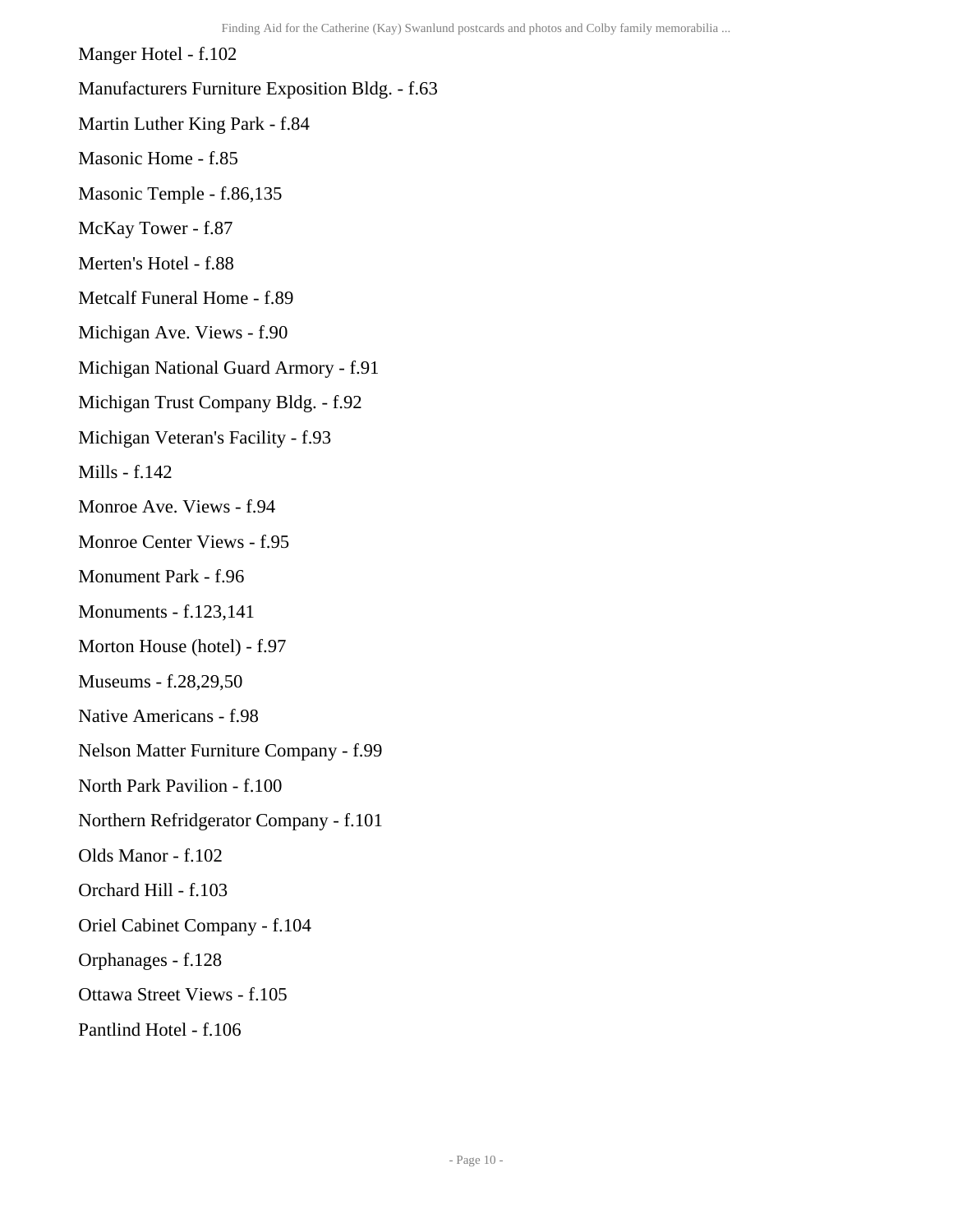Parade - f.107

- Park Congregational Church f.108
- Parks f.14,27,60,65,77,84,96,117,141
- Pearl St. Views f.109
- Penninsular Club Bldg. f.110
- Peoples Bldg. f.111
- Phoenix Club f.112
- Phoenix Furniture Company f.113
- Pike House f.29
- Plainfield Country Club f.114
- Police Headquarters f.115
- Pythian Temple f.116
- Railroad Bldgs. f.53,139
- Ramona Park f.117
- Reeds Lake f.118
- Restaurants f.5,6,18
- Rowe Hotel f.102
- Schools f.12,16,17,119,121,122,126,138
- Sigsbee School f.119
- Sligh Furniture Company f.120
- South Division St. School f.121
- South High School f.122
- Spanish-American War Memorial f.123
- St. Andrew's Cathedral f.124
- St. Andrew's Parish School f.125
- St. Augustine, Fla. f.126
- St. Cecelia Bldg. f.127
- St. John's Orphanage f.128
- St. Joseph Seminary f.129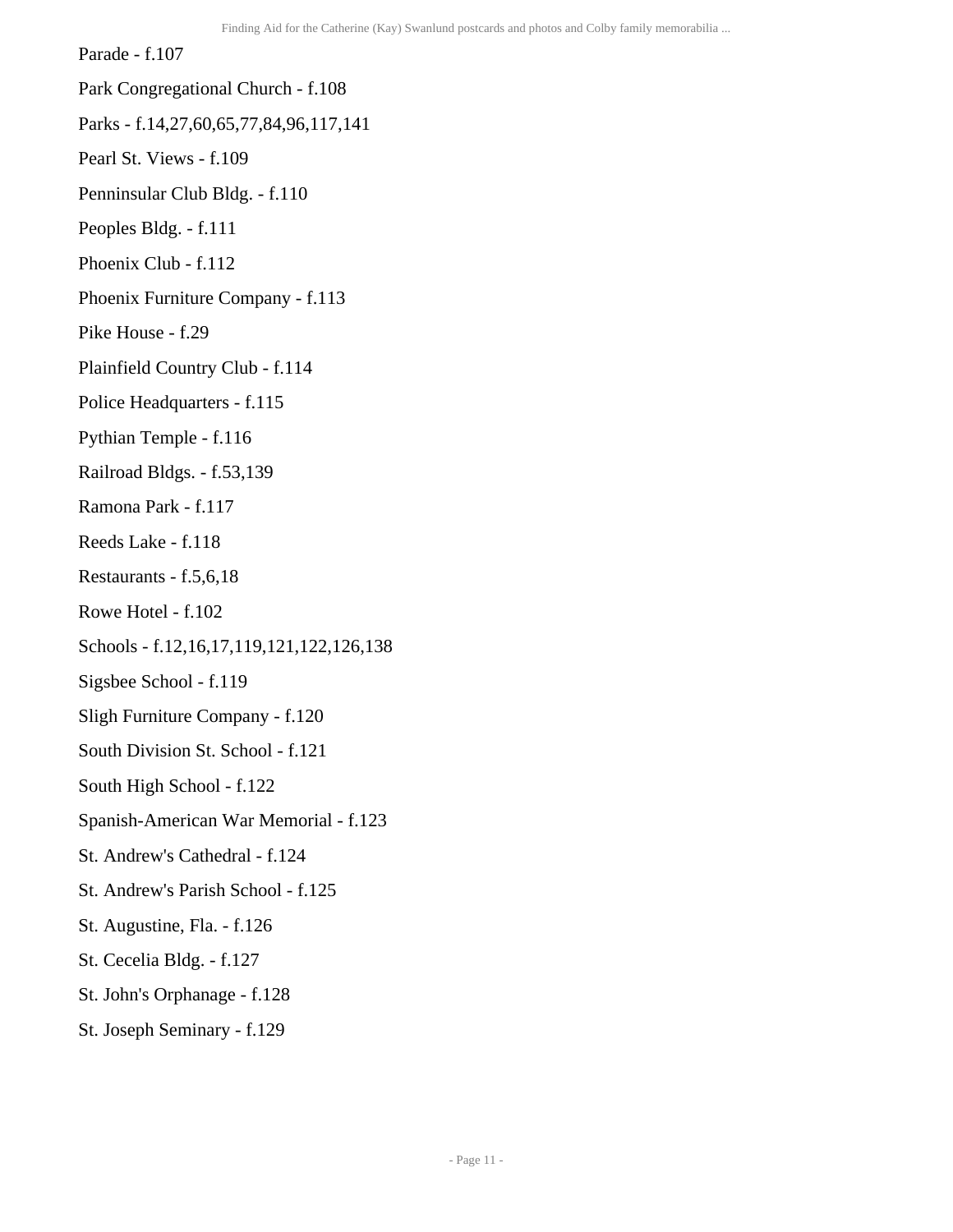St. Mark's Episcopal Church - f.130 St. Mary's Hospital - f.131 State Street Views - f.132 Stickley Brothers Furniture Company - f.133 Stores. Interiors - f.35,151 Stratford Arms - f.134 Sweets Hotels - f.106 Trade Center - f.135 Trinity Evangelical Lutheran Church - f.136 U.B.A. Hospital - f.137 Union High School - f.138 Union Station - f.139 Vandenburg Center - f.140 Veteran's Memorial Park - f.141 Voigt Milling Company - f.142 Water Pumping Station - f.143 Waters Furniture Exposition Bldg. - f.144 Watson House - f.145 Welsh Civic Auditorium - f.146 West Bridge St. - f.147 West Gardener, Mass. - f.148 Westminster Presbyterian Church - f.149 YMCA - f.32 YMCA Bldg. - f.150 YWCA Bldg. - f.152 Young and Chaffee Furniture Company - f.151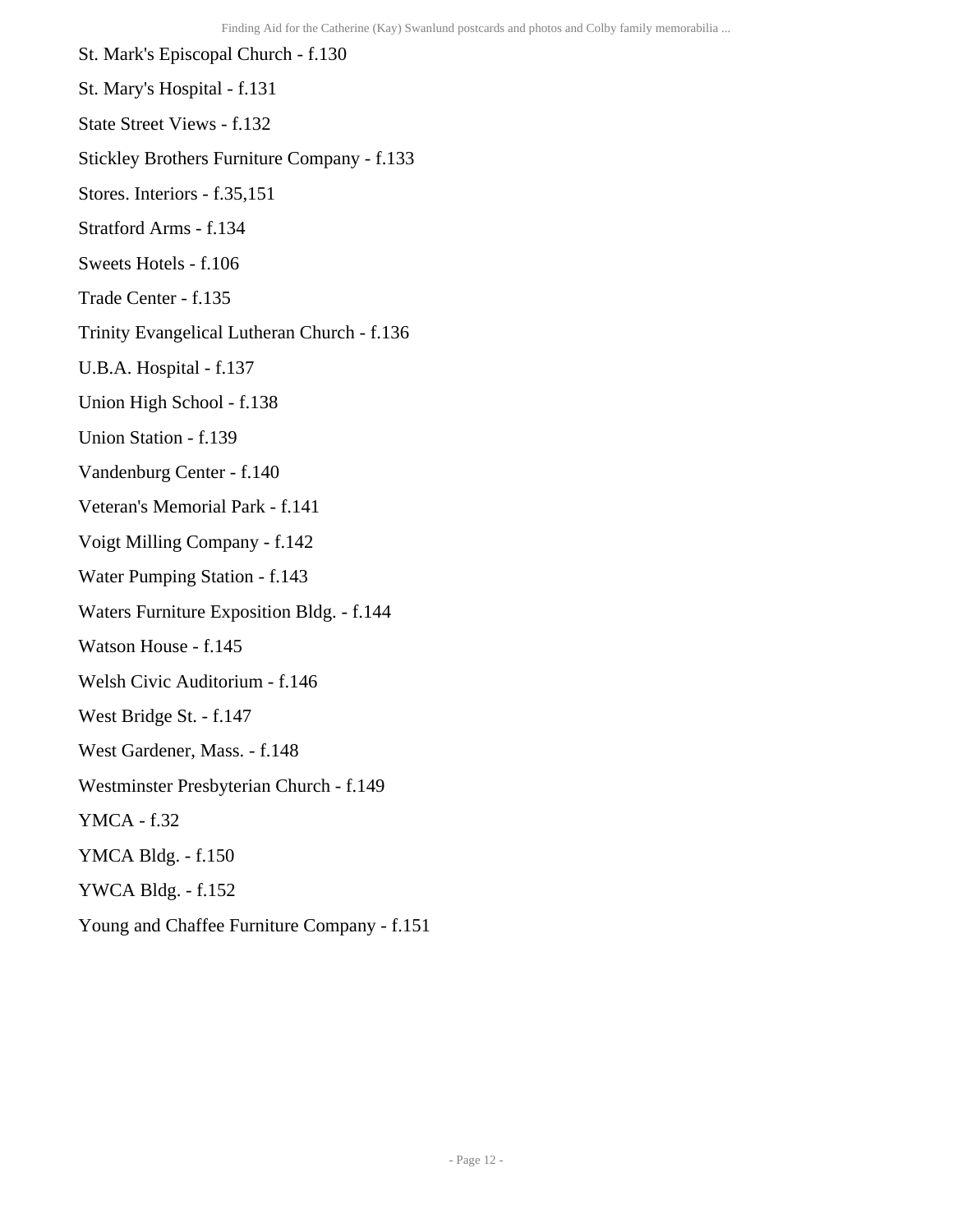## <span id="page-12-0"></span>**Collection Inventory**

<span id="page-12-2"></span><span id="page-12-1"></span>

| <b>Series I. Documents</b>                                                                                                                                                                                 |                |                |
|------------------------------------------------------------------------------------------------------------------------------------------------------------------------------------------------------------|----------------|----------------|
|                                                                                                                                                                                                            | <b>Box</b>     | <b>Folder</b>  |
| Colby Genealogy, c.1983                                                                                                                                                                                    | $\mathbf{1}$   | $\mathbf{1}$   |
| <b>Colby Genealogy</b>                                                                                                                                                                                     | $\mathbf{1}$   | $\overline{2}$ |
| Correspondence, January - September 1916                                                                                                                                                                   | $\mathbf{1}$   | 3              |
| "For the Benefit of My Posterity", 1997 draft of the reminiscences and<br>family history of Kay Hanger Swanlund, with handwritten additions and<br>annotations. Includes Savage family genealogical notes. | $\mathbf{1}$   | $\overline{4}$ |
| Computer diskette of reminiscence                                                                                                                                                                          | $\mathbf{1}$   | 5              |
| Series II. Postcards, c. 1890-1985                                                                                                                                                                         |                |                |
|                                                                                                                                                                                                            | <b>Box</b>     | <b>Folder</b>  |
| Administration Bldg., Aquinas College                                                                                                                                                                      | $\overline{2}$ | $\mathbf{1}$   |
| <b>American Red Cross Canteen Station</b>                                                                                                                                                                  | $\overline{2}$ | $\overline{2}$ |
| <b>American Seating Company</b>                                                                                                                                                                            | $\overline{2}$ | 3              |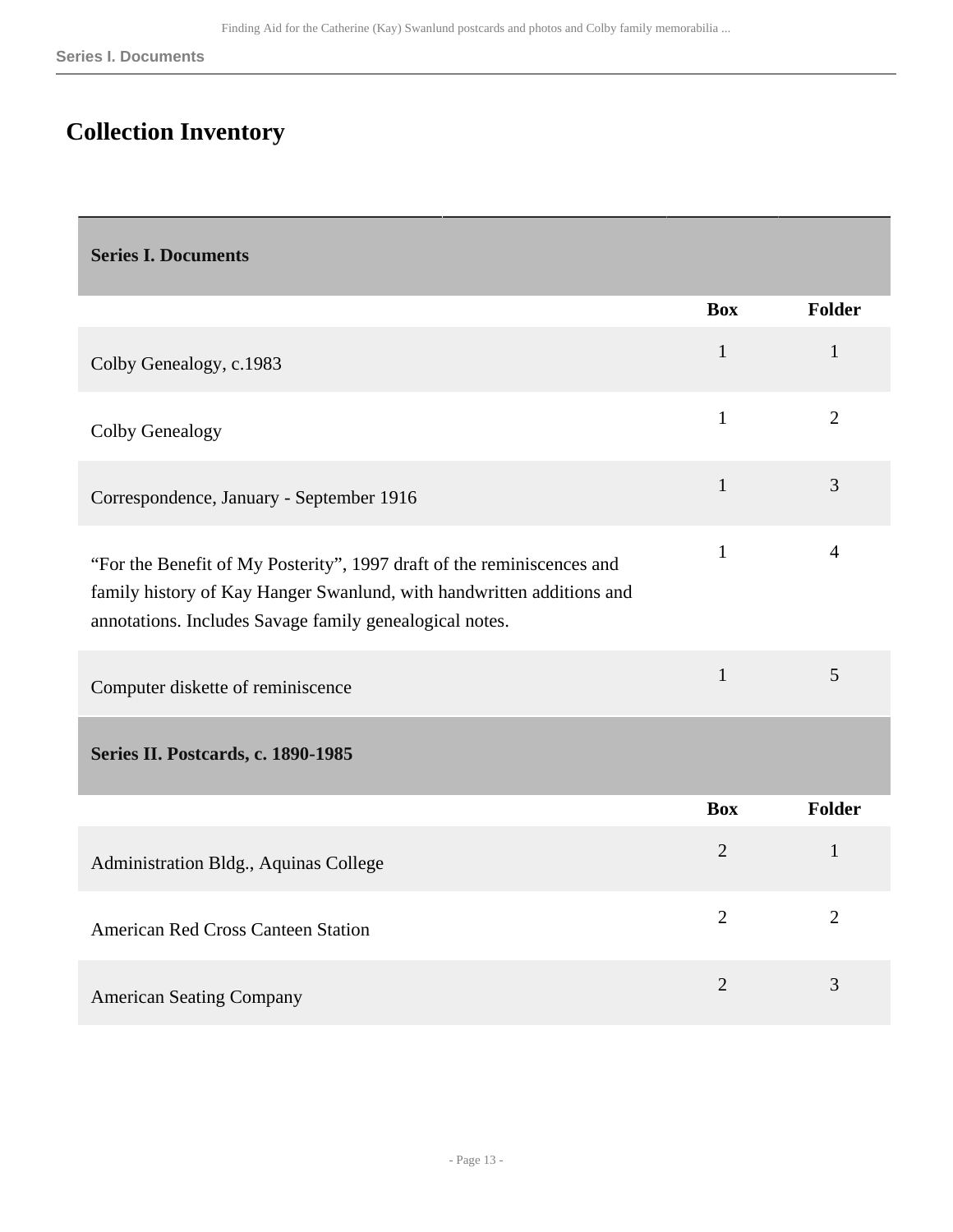| <b>Baker Furniture Company</b>        | $\overline{2}$ | $\overline{4}$   |
|---------------------------------------|----------------|------------------|
| <b>Bauman's Cafe</b>                  | $\overline{2}$ | $\mathfrak{S}$   |
| Bauman's Cafe. Interior               | $\overline{2}$ | 6                |
| <b>Bissell Carpet Sweeper Company</b> | $\overline{2}$ | $\boldsymbol{7}$ |
| <b>Blodgett Children's Home</b>       | $\overline{2}$ | $8\,$            |
| <b>Blodgett Memorial Hospital</b>     | $\overline{2}$ | 9                |
| <b>Bridge Street Bridge</b>           | $\overline{2}$ | 10               |
| <b>Burleson Hospital</b>              | $\overline{2}$ | 11               |
| <b>Burton High School</b>             | $\overline{2}$ | 12               |
| <b>Butterworth Hospital</b>           | $\overline{2}$ | 13               |
| Campau Park                           | $\overline{2}$ | 14               |
| Campau Square Views (5)               | $\overline{2}$ | 14.5             |
| Campau Square Panoramic views (2)     | $\overline{2}$ | 14.75            |
| Cascade Country Club                  | $\overline{2}$ | 15               |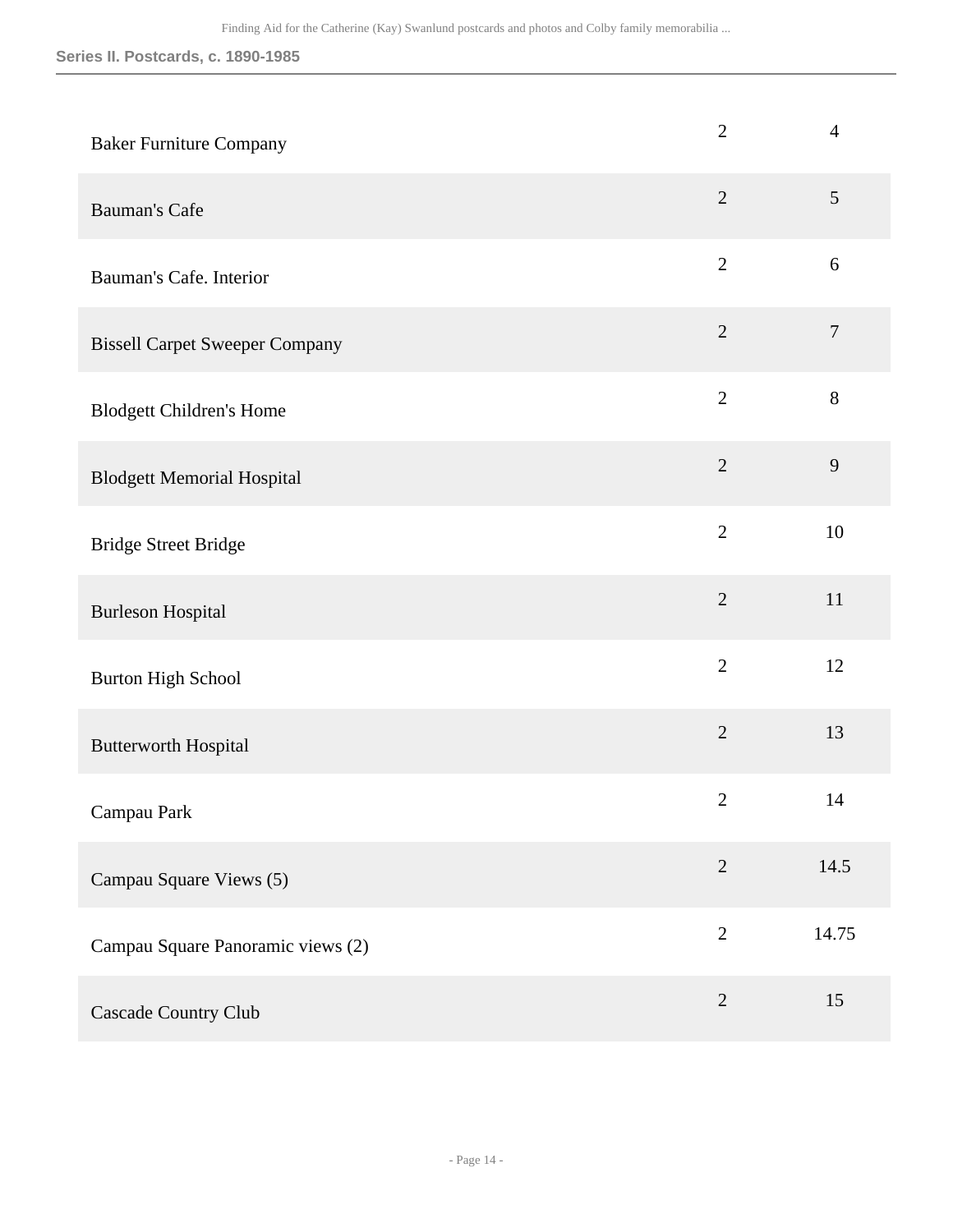| Central High School           | $\mathbf{2}$   | 16     |
|-------------------------------|----------------|--------|
| Central High School Gymnasium | $\overline{2}$ | 17     |
| <b>Charles Manor</b>          | $\overline{2}$ | $18\,$ |
| City Hall                     | $\sqrt{2}$     | 19     |
| City Hospital                 | $\overline{2}$ | $20\,$ |
| <b>City Markets</b>           | $\overline{2}$ | $21\,$ |
| Cody Hotel                    | $\overline{2}$ | $22\,$ |
| Coliseum                      | $\overline{2}$ | 23     |
| College Ave. Views            | $\overline{2}$ | 24     |
| Commerce Bldg.                | $\sqrt{2}$     | $25\,$ |
| <b>County Court House</b>     | $\sqrt{2}$     | 26     |
| <b>Cresent Park</b>           | $\sqrt{2}$     | $27\,$ |
| Davenport College of Business | $\overline{2}$ | $28\,$ |
| Design Quest                  | $\overline{2}$ | 29     |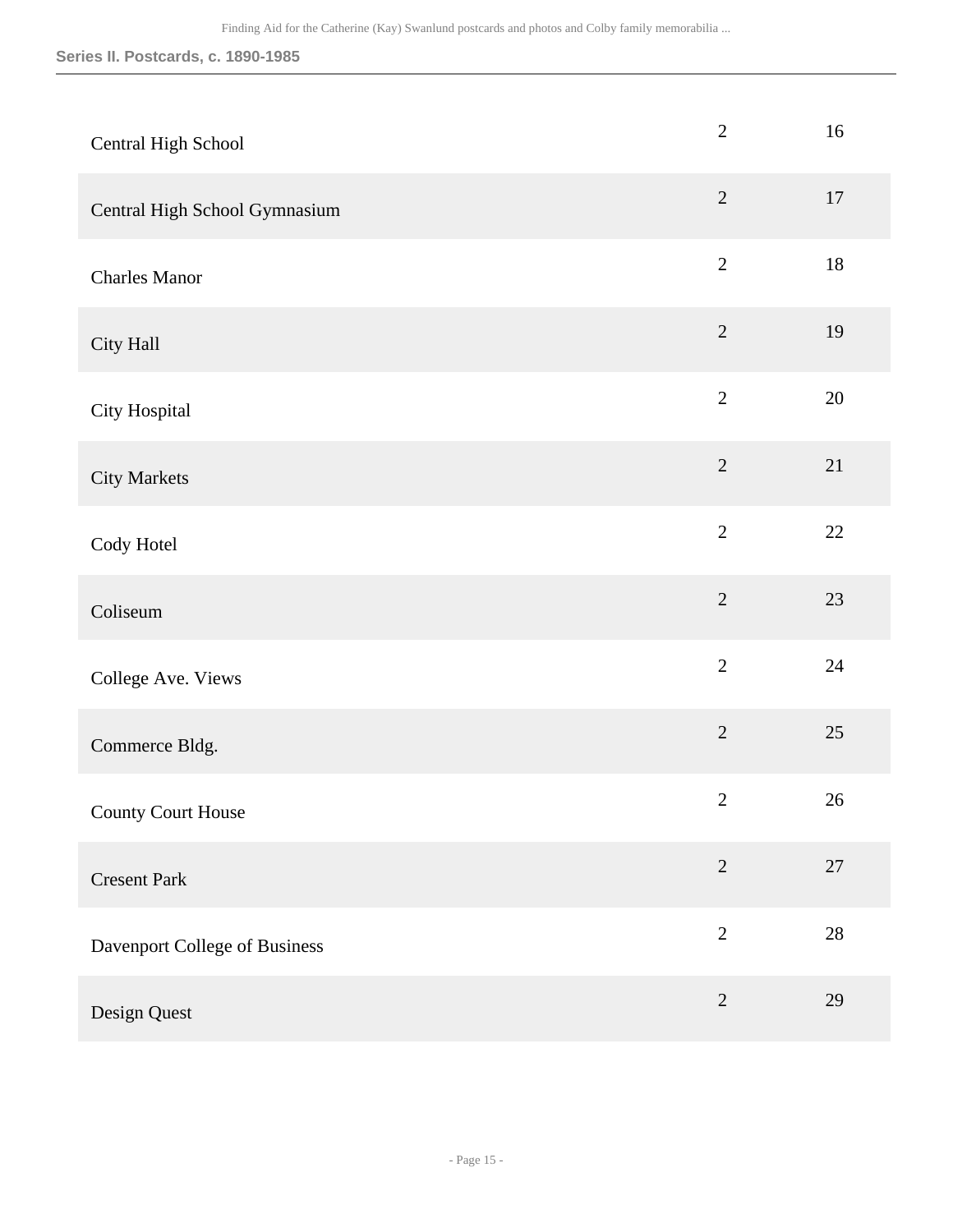| Division Ave. Views                               | $\overline{2}$ | 30 |
|---------------------------------------------------|----------------|----|
| Elk's Temple                                      | $\sqrt{2}$     | 31 |
| Federal Square Bldg.                              | $\overline{2}$ | 32 |
| Fire Engine House                                 | $\overline{2}$ | 33 |
| <b>Fish Hatcheries</b>                            | $\overline{2}$ | 34 |
| Foster-Stevens and Company Bldg.                  | $\overline{2}$ | 35 |
| <b>Fountain Street Church</b>                     | $\overline{2}$ | 36 |
| Fox Deluxe Brewing Company                        | $\overline{2}$ | 37 |
| Fox House                                         | $\overline{2}$ | 38 |
| <b>Friant House</b>                               | $\overline{2}$ | 39 |
| Furniture City Showcase, Kent Co. Airport Exhibit | $\sqrt{2}$     | 40 |
| Gardens                                           | $\overline{2}$ | 41 |
| Gilbert Bldg.                                     | $\overline{2}$ | 42 |
| <b>Grand Rapids Art Museum</b>                    | $\sqrt{2}$     | 43 |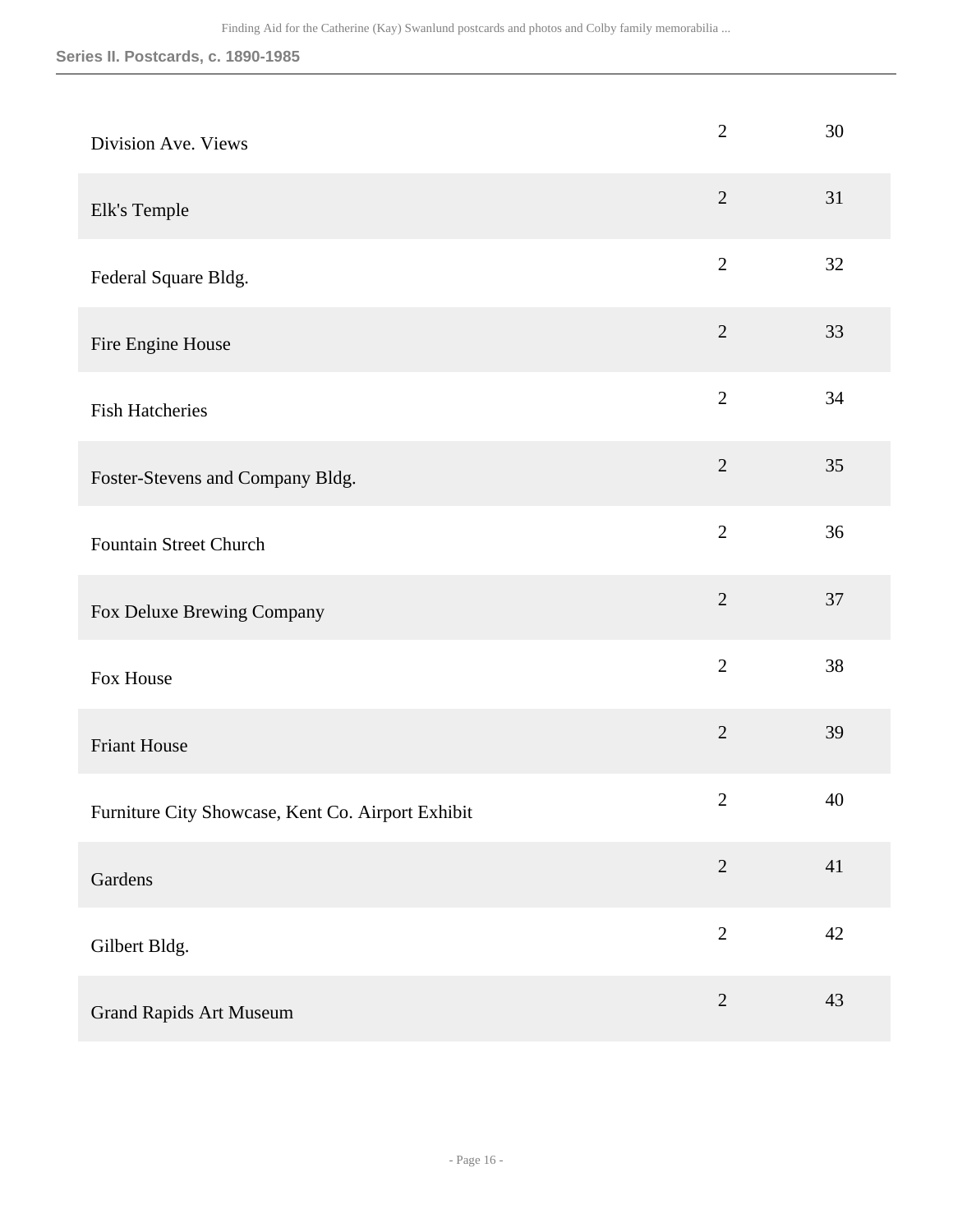| Grand Rapids Boat and Canoe Club       | $\overline{2}$ | 44   |
|----------------------------------------|----------------|------|
| <b>Grand Rapids Fancy Furniture</b>    | $\mathfrak{2}$ | 45   |
| <b>Grand Rapids Homecoming</b>         | $\overline{2}$ | 46   |
| <b>Grand Rapids Post Office</b>        | $\overline{2}$ | 47   |
| Grand Rapids Press Bldg.               | $\overline{2}$ | 48   |
| Grand Rapids Public Library            | $\overline{2}$ | 49   |
| <b>Grand Rapids Public Museum</b>      | $\overline{2}$ | 50   |
| Grand Rapids School of Bible and Music | $\overline{2}$ | 51   |
| Grand Rapids Views (8)                 | $\overline{2}$ | 51.5 |
| <b>Grand River Views</b>               | $\overline{2}$ | 52   |
| Grand Trunk Bldg.                      | $\overline{2}$ | 53   |
| "Grand" [1907] (1 fnd. 6/11/2001)      | $\overline{2}$ | 54   |
| Greenridge Country Club                | $\overline{2}$ | 55   |
| <b>Gunn Furniture Company</b>          | $\sqrt{2}$     | 56   |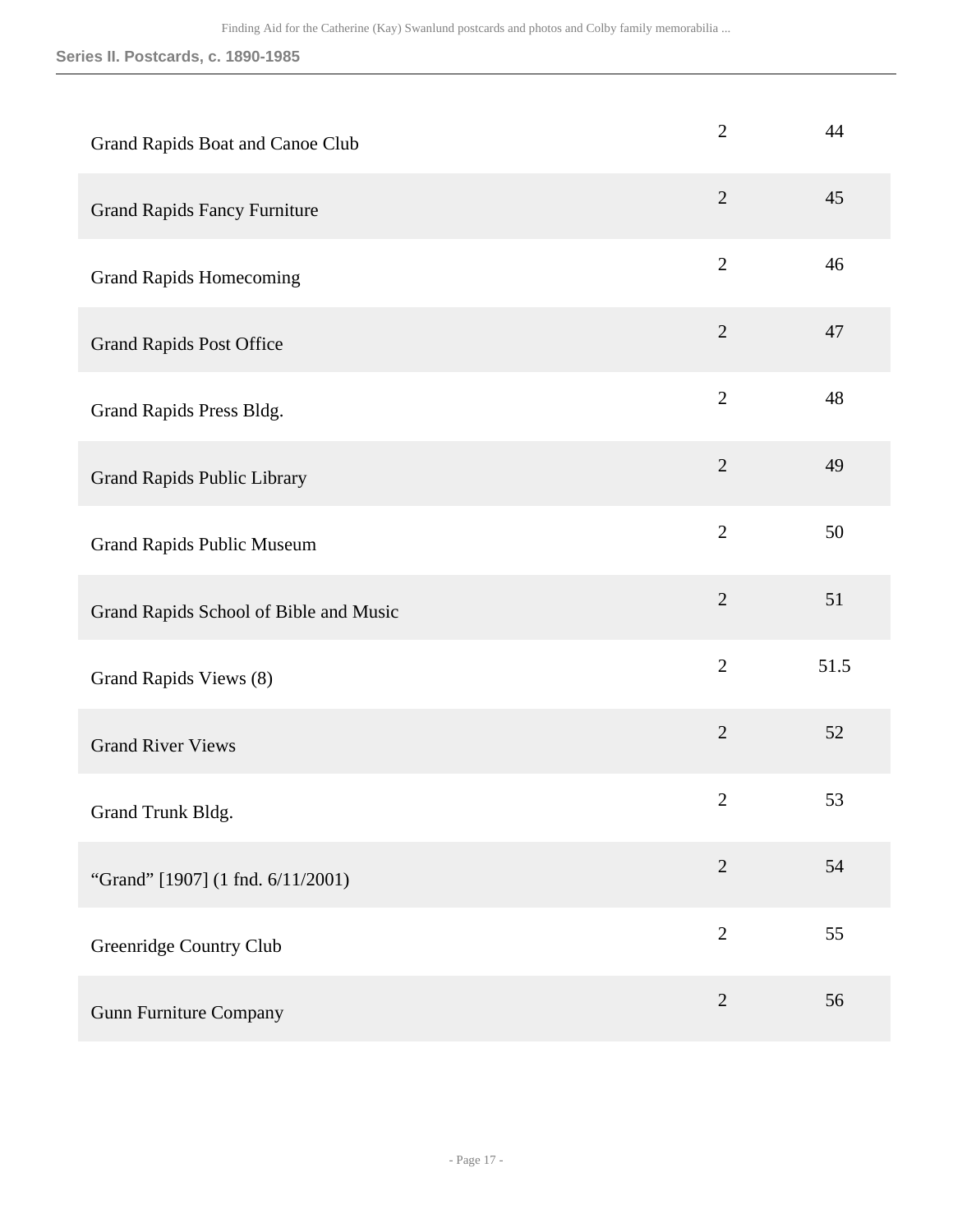| Hall St. Blvd. Views              | $\overline{2}$ | 57     |
|-----------------------------------|----------------|--------|
| Hall of Justice                   | $\overline{2}$ | 58     |
| Hermitage Hotel                   | $\overline{2}$ | 59     |
| <b>Highland Park</b>              | $\overline{2}$ | 60     |
| Horses                            | $\overline{2}$ | 61     |
| <b>Imperial Furniture Company</b> | $\overline{2}$ | 62     |
| Interstate Bldg.                  | $\overline{2}$ | 63     |
| Interurban Bridge                 | $\overline{2}$ | 64     |
| John Ball Park                    | $\overline{2}$ | 65     |
| Johnson, C.J. Cigar Company       | $\overline{2}$ | 66     |
| Kendall School of Design          | $\overline{2}$ | 67     |
| Kent Country Club                 | $\sqrt{2}$     | 68     |
| Kent County Airport               | $\overline{2}$ | 69     |
| Kent County International Airport | $\sqrt{2}$     | $70\,$ |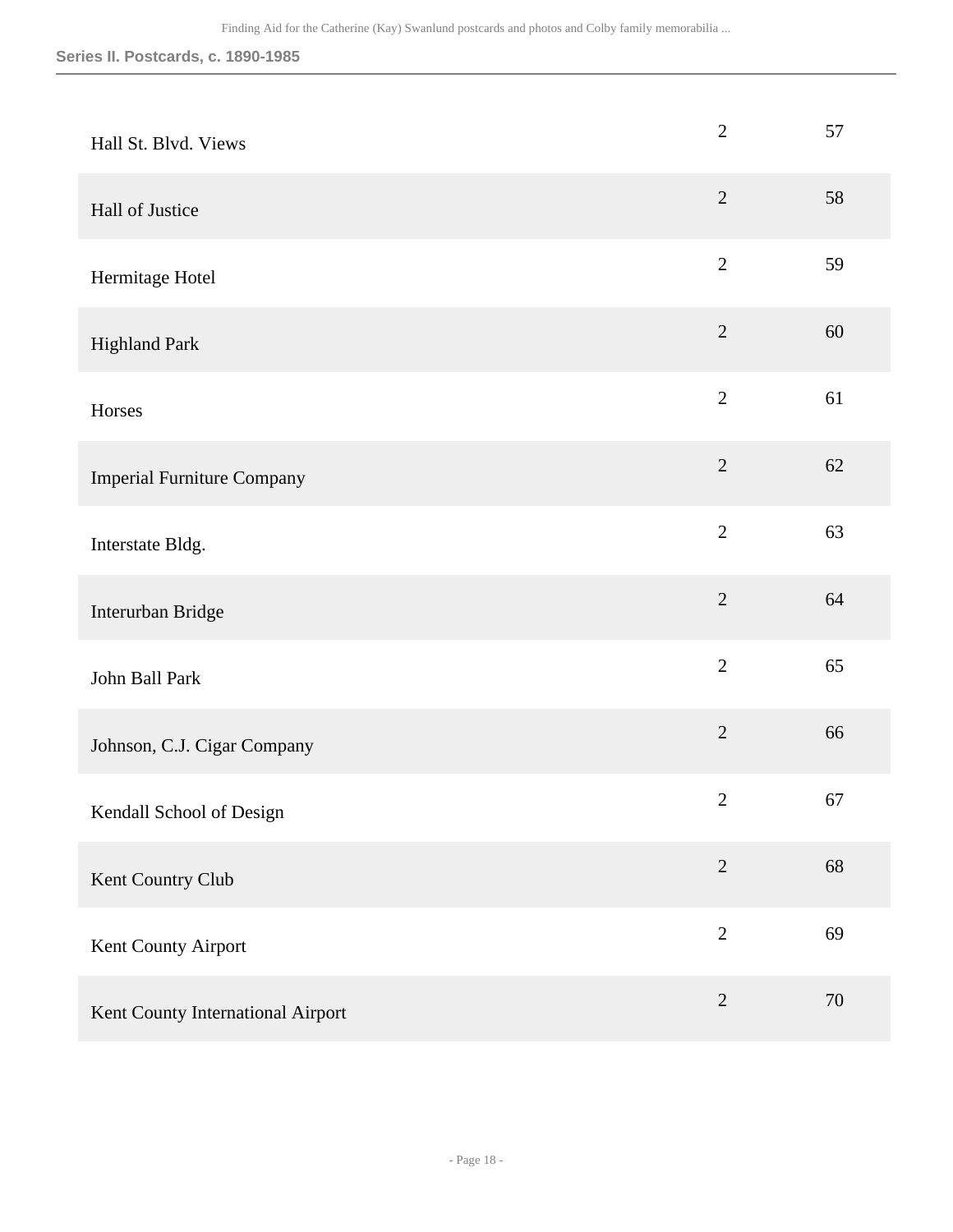| Klingman's Furniture Company        | $\overline{2}$ | 71     |
|-------------------------------------|----------------|--------|
| Ladies Literary Club                | $\overline{2}$ | 72     |
| Lafayette Ave. Views                | $\overline{2}$ | 73     |
| Lakeside Club House                 | $\sqrt{2}$     | 74     |
| Leonard Fountain Exposition Bldg.   | $\overline{2}$ | 75     |
| Leonard St. Bridge                  | $\overline{2}$ | 76     |
| Lincoln Park                        | $\overline{2}$ | 77     |
| Little Sisters of the Poor Hospital | $\overline{2}$ | 78     |
| Livingston Hotel                    | $\overline{2}$ | 79     |
| Luce Furniture Company              | $\overline{2}$ | 80     |
| Macatawa, Mich.                     | $\mathbf{2}$   | 81     |
| Macy Company                        | $\overline{2}$ | 82     |
| <b>Madison Square</b>               | $\overline{2}$ | 83     |
| Martin Luther King Park             | $\overline{2}$ | $84\,$ |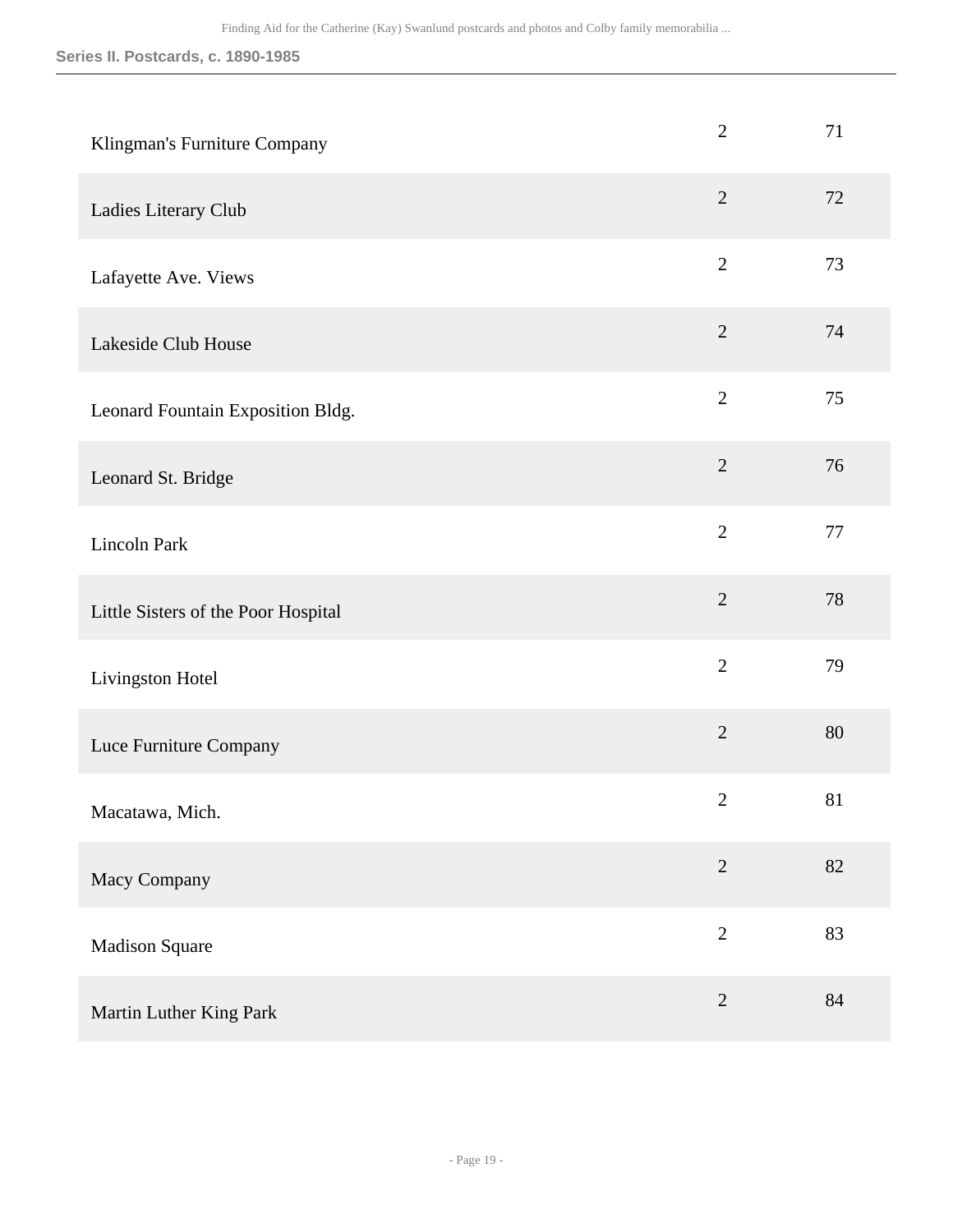| Masonic Home                   | $\overline{2}$ | 85 |
|--------------------------------|----------------|----|
| Masonic Temple                 | $\overline{2}$ | 86 |
| McKay Tower                    | $\overline{2}$ | 87 |
| Merten's Hotel                 | $\overline{2}$ | 88 |
| <b>Metcalf Funeral Home</b>    | $\overline{2}$ | 89 |
| Michigan Ave. Views            | $\overline{2}$ | 90 |
| Michigan National Guard Armory | $\overline{2}$ | 91 |
| Michigan Trust company Bldg.   | $\overline{2}$ | 92 |
| Michigan Veteran's Facility    | $\overline{2}$ | 93 |
| Monroe Ave. Views              | $\overline{2}$ | 94 |
| Monroe Center Views            | $\overline{c}$ | 95 |
| <b>Monument Park</b>           | $\overline{2}$ | 96 |
| Morton House (hotel)           | $\overline{2}$ | 97 |
| <b>Native Americans</b>        | $\overline{2}$ | 98 |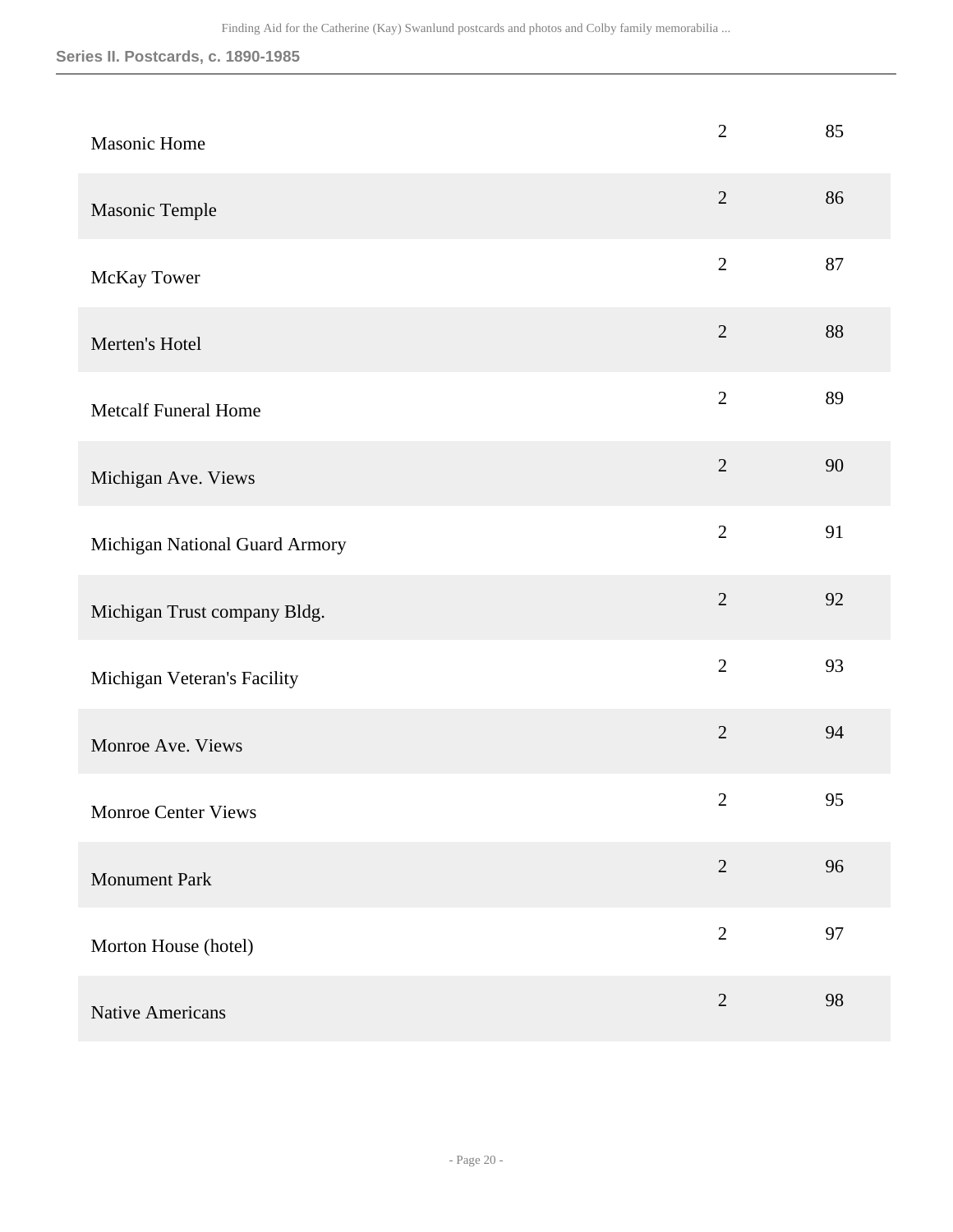| Nelson Matter Furniture Company | $\mathbf{2}$   | 99  |
|---------------------------------|----------------|-----|
| North Park Pavilion             | $\sqrt{2}$     | 100 |
| Northern Refridgerator Company  | $\overline{2}$ | 101 |
| Olds Manor                      | $\overline{2}$ | 102 |
| Orchard Hill                    | $\overline{2}$ | 103 |
| <b>Oriel Cabinet Company</b>    | $\overline{2}$ | 104 |
| <b>Ottawa Street Views</b>      | $\overline{2}$ | 105 |
| Pantlind Hotel                  | $\sqrt{2}$     | 106 |
| Parade                          | $\overline{2}$ | 107 |
| Park Congregational Church      | $\overline{2}$ | 108 |
| Pearl St. Views                 | $\sqrt{2}$     | 109 |
| Peninsular Club Bldg.           | $\overline{2}$ | 110 |
| Peoples Bldg.                   | $\overline{2}$ | 111 |
| Phoenix Club                    | $\sqrt{2}$     | 112 |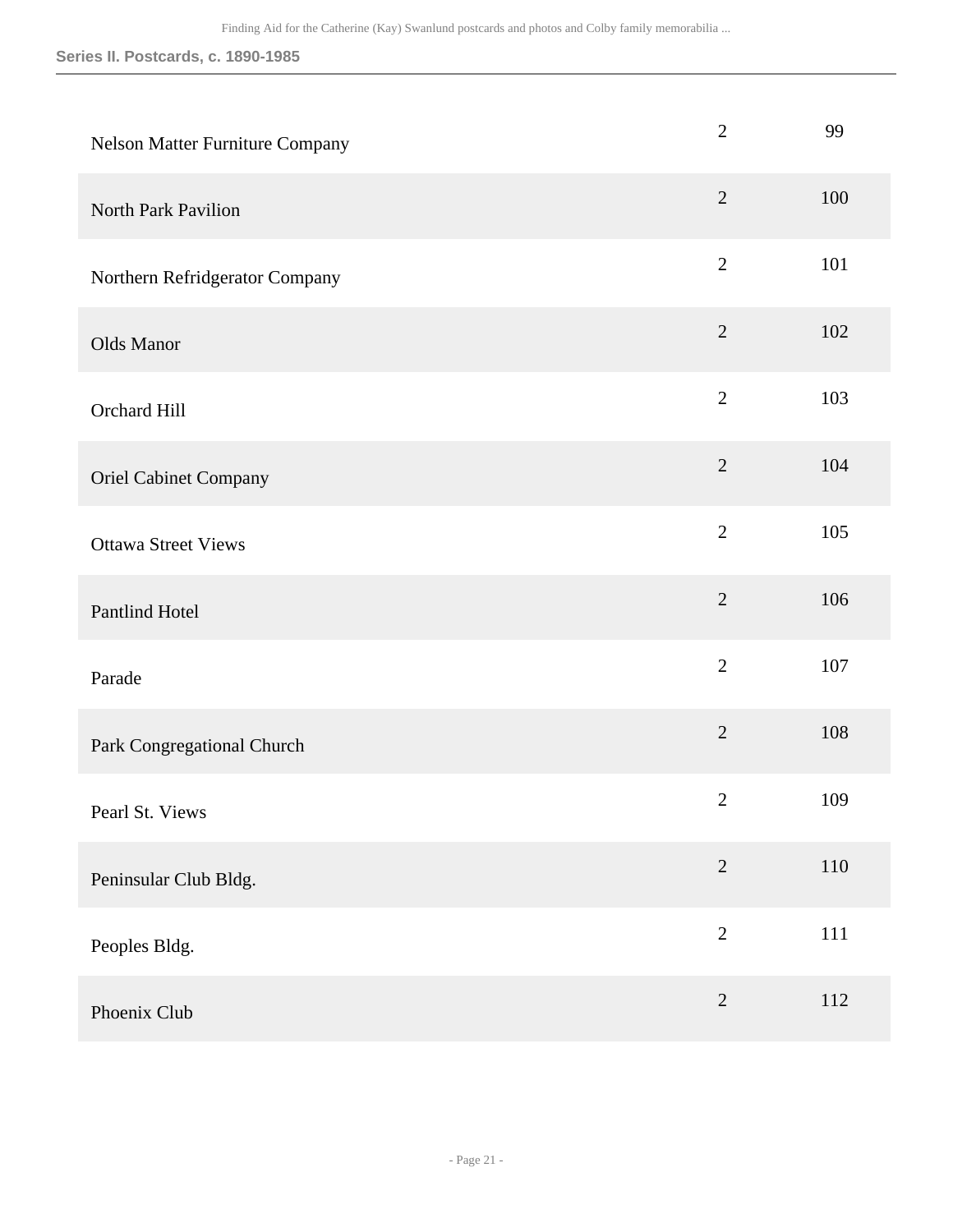| Phoenix Furniture Company     | $\overline{2}$ | 113 |
|-------------------------------|----------------|-----|
| Plainfield Country Club       | $\overline{2}$ | 114 |
| Police Headquarters           | $\overline{2}$ | 115 |
| Pythian Temple                | $\overline{2}$ | 116 |
| Ramona Park                   | $\overline{2}$ | 117 |
| <b>Reeds Lake</b>             | $\overline{2}$ | 118 |
| Sigsbee School                | $\overline{2}$ | 119 |
| Sligh Furniture Company       | $\overline{2}$ | 120 |
| South Division St. School     | $\overline{2}$ | 121 |
| South High School             | $\overline{2}$ | 122 |
| Spanish-American War Memorial | $\overline{2}$ | 123 |
| St. Andrew's Cathedral        | $\overline{2}$ | 124 |
| St. Andrew's Parish School    | $\sqrt{2}$     | 125 |
| St. Augustine, Fla.           | $\overline{2}$ | 126 |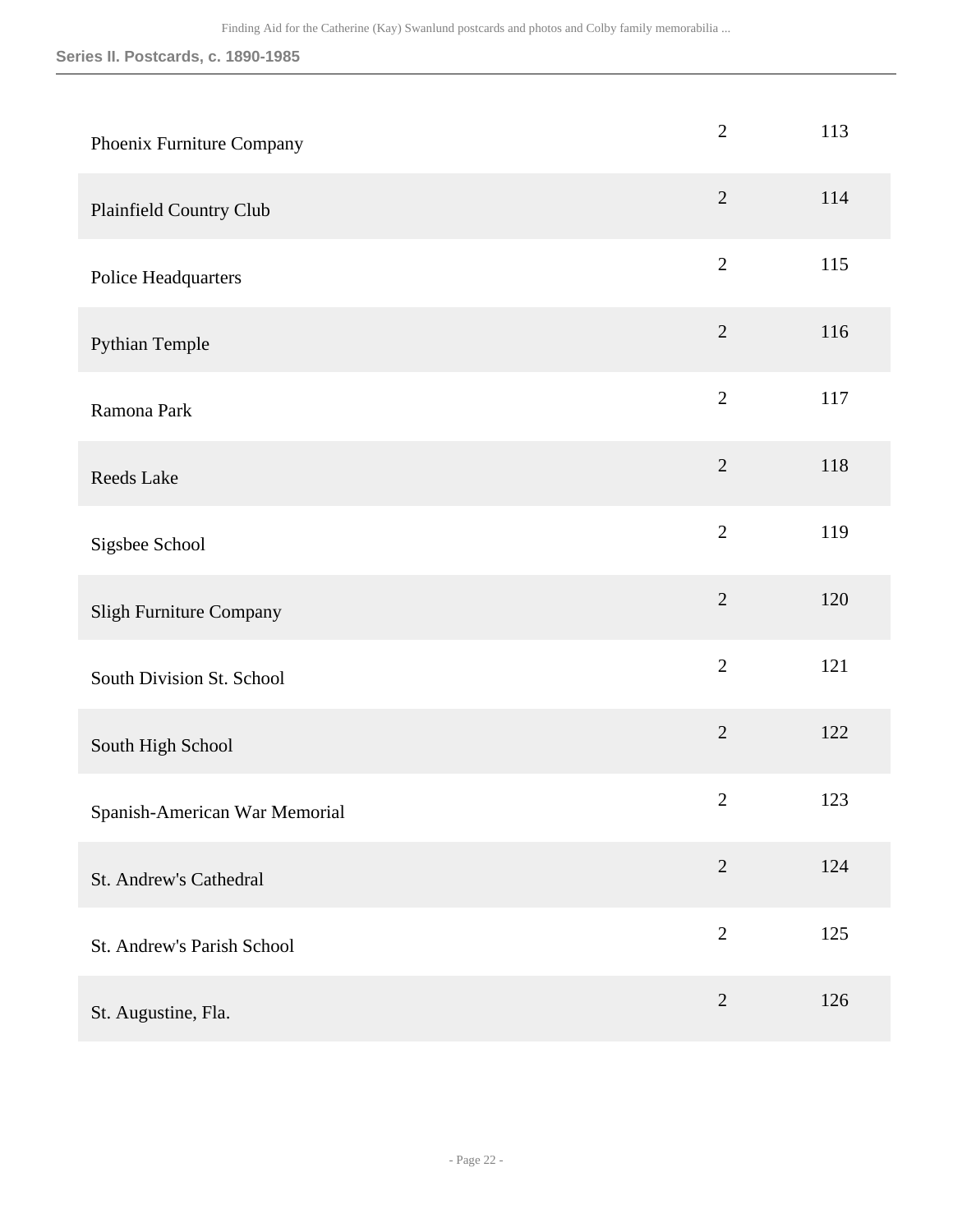| St. Cecelia Bldg.                          | $\overline{2}$ | 127 |
|--------------------------------------------|----------------|-----|
| St. John's Orphanage                       | $\overline{2}$ | 128 |
| St. Joseph Seminary                        | $\overline{2}$ | 129 |
| St. Mark's Episcopal Church                | $\sqrt{2}$     | 130 |
| St. Mary's Hospital                        | $\overline{2}$ | 131 |
| <b>State Street Views</b>                  | $\overline{2}$ | 132 |
| <b>Stickley Brothers Furniture Company</b> | $\overline{2}$ | 133 |
| <b>Stratford Arms</b>                      | $\overline{2}$ | 134 |
| <b>Trade Center</b>                        | $\overline{2}$ | 135 |
| Trinity Evangelical Lutheran Church        | $\sqrt{2}$     | 136 |
| U.B.A. Hospital                            | $\sqrt{2}$     | 137 |
| Union High School                          | $\sqrt{2}$     | 138 |
| <b>Union Station</b>                       | $\sqrt{2}$     | 139 |
| Vandenburg Center                          | $\overline{2}$ | 140 |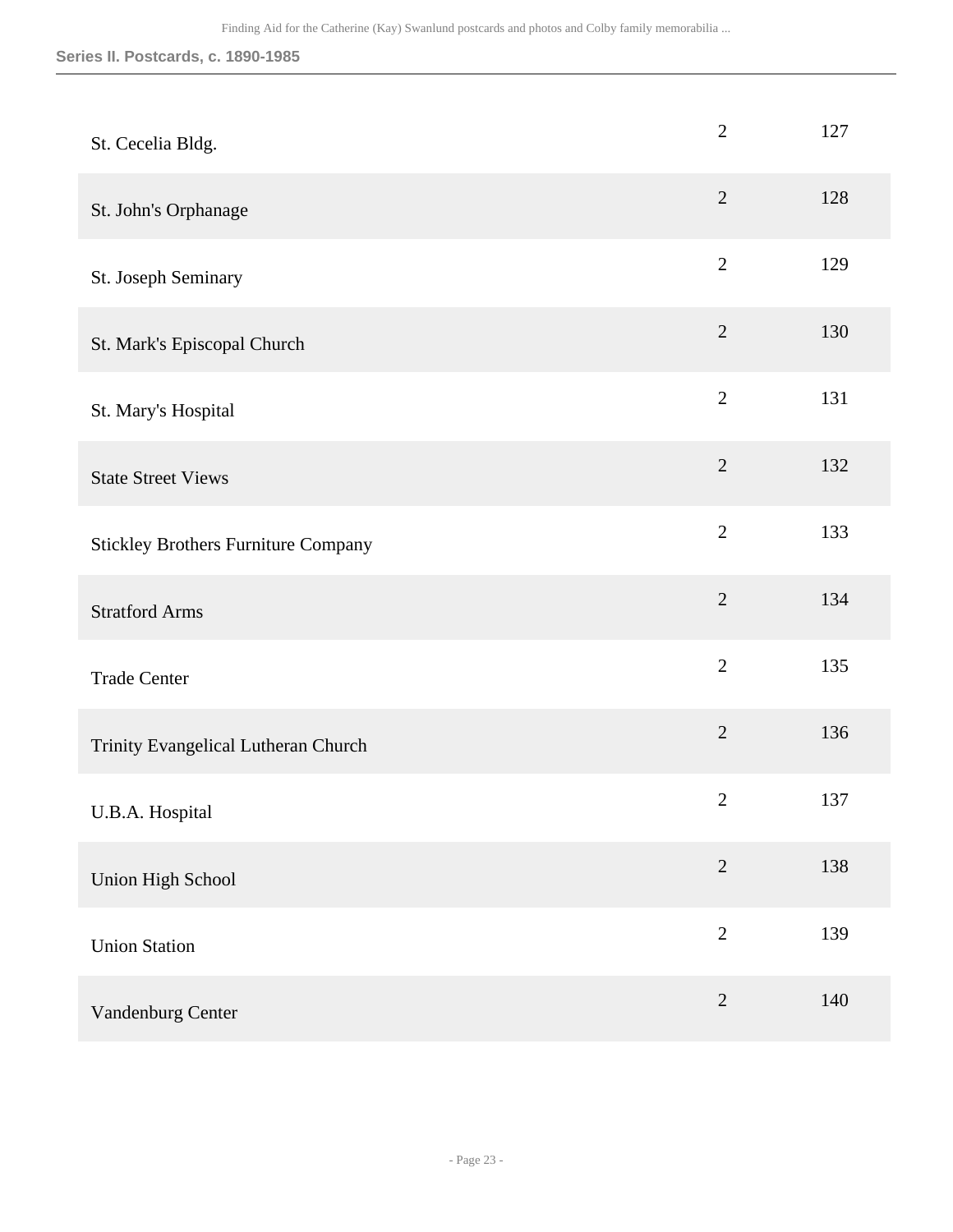### **Business Cards (11 cards, 2 booklets)**

| <b>Veteran's Memorial Park</b>                     | $\overline{2}$ | 141 |
|----------------------------------------------------|----------------|-----|
| Voigt Milling Company                              | $\overline{2}$ | 142 |
| <b>Water Pumping Station</b>                       | $\overline{2}$ | 143 |
| Waters Furniture Exposition Bldg.                  | $\overline{2}$ | 144 |
| <b>Watson House</b>                                | $\overline{2}$ | 145 |
| <b>Welsh Civic Auditorium</b>                      | $\overline{2}$ | 146 |
| West Bridge St.                                    | $\overline{2}$ | 147 |
| West Gardener, Mass.                               | $\overline{2}$ | 148 |
| Westminster Presbyterian Church                    | $\overline{2}$ | 149 |
| YMCA Bldg. (1, 6/11/2001)                          | $\overline{2}$ | 150 |
| Young and Chaffee Furniture Company (2, 6/11/2001) | $\overline{2}$ | 151 |
| YWCA (1 item, 6/11/2001)                           | $\overline{2}$ | 152 |
| <b>Business Cards (11 cards, 2 booklets)</b>       |                |     |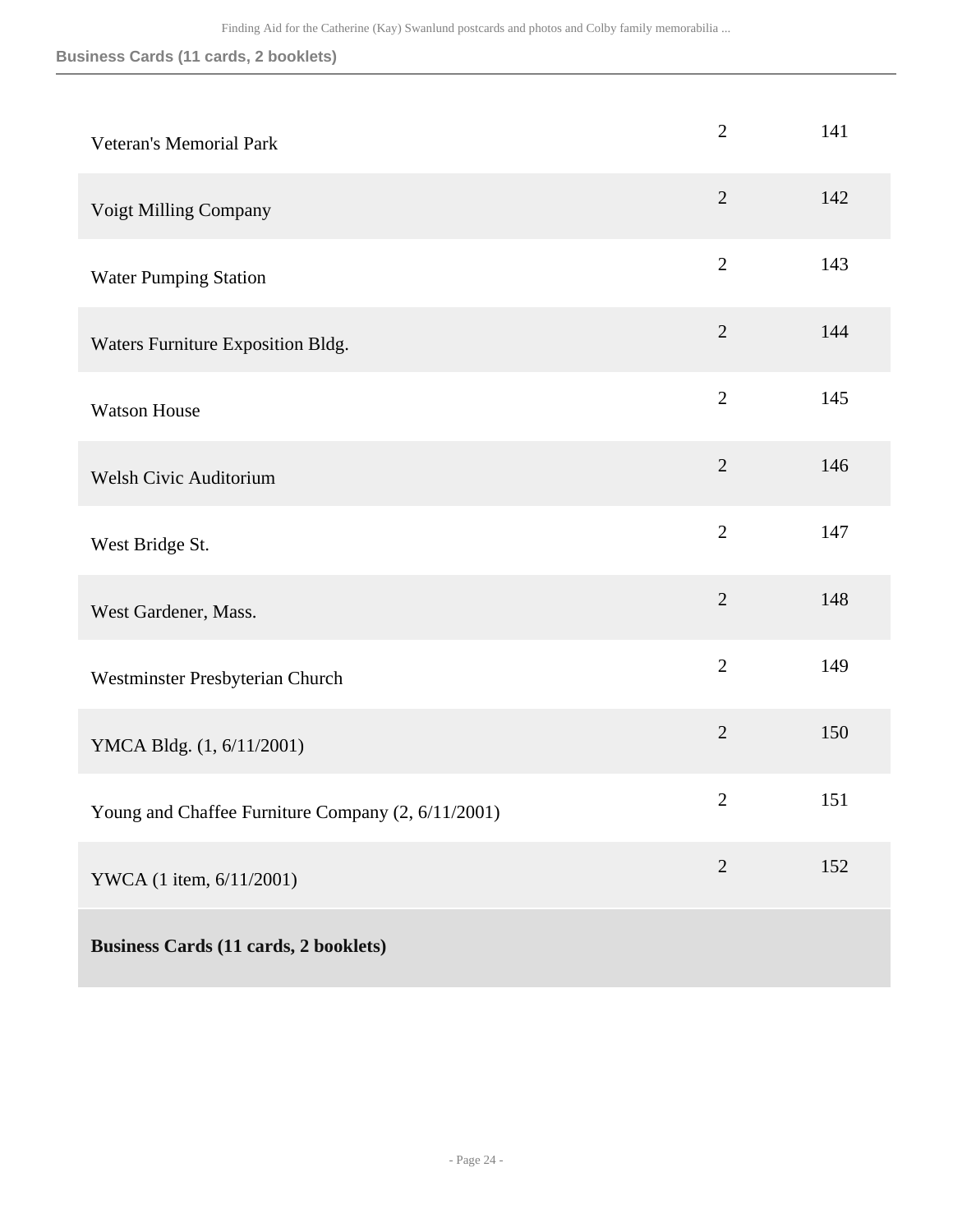| <b>Cards</b>                    |                |        |
|---------------------------------|----------------|--------|
|                                 | <b>Box</b>     | Folder |
| Arcade Barber Shop              | $\overline{2}$ | 153    |
| <b>Bissell</b>                  | $\overline{2}$ | 153    |
| H.H. Colestock                  | $\overline{2}$ | 153    |
| Compton Bros.                   | $\overline{2}$ | 153    |
| Friedrich Brothers' Music Store | $\overline{2}$ | 153    |
| Grand Rapids Paint & Enamel Co. | $\overline{2}$ | 153    |
| Gunn Hardware                   | $\overline{2}$ | 153    |
| J. Heinzelman                   | $\overline{2}$ | 153    |
| Jennings & Smith                | $\overline{2}$ | 153    |
| Lauzon Bros.                    | $\overline{2}$ | 153    |
| Wm. A. Berkey Furniture Co.     | $\sqrt{2}$     | 153    |
| <b>Booklets:</b>                |                |        |
|                                 | <b>Box</b>     | Folder |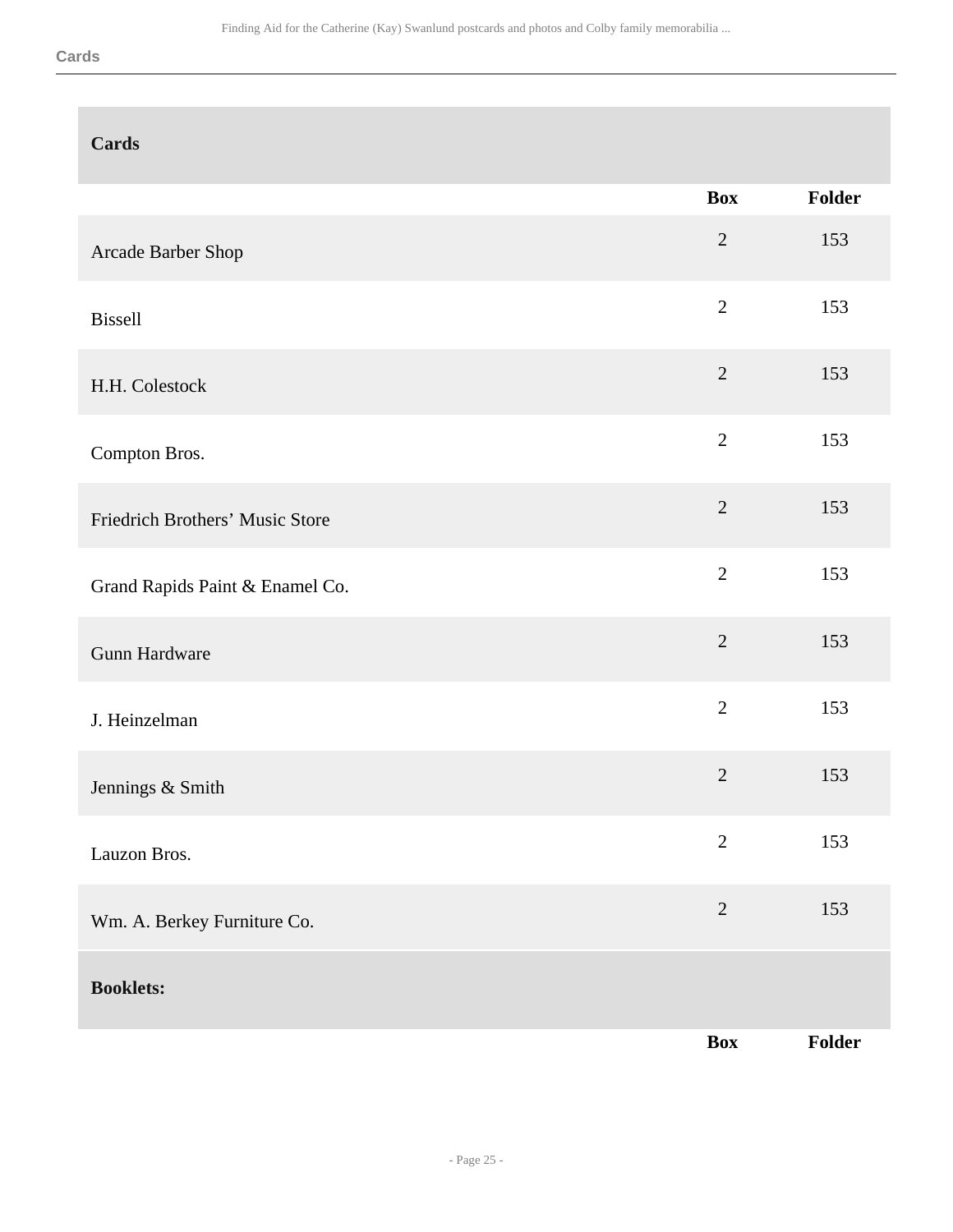### **Series III. Ephemera, 1900-1941.**

<span id="page-25-0"></span>

| Heyman & Co.                                                                                                                                          | $\overline{2}$ | 153            |
|-------------------------------------------------------------------------------------------------------------------------------------------------------|----------------|----------------|
| Otte Brothers American Laundry "The Story of Old Glory:                                                                                               | $\overline{2}$ | 153            |
| Arthur Meigs $& Co.(2)$                                                                                                                               | $\overline{2}$ | 153            |
| Martin Stores (booklet w blank graph paper)                                                                                                           | $\overline{2}$ | 153            |
| Merrick's American Thread (2 local firms assoc.)                                                                                                      | $\overline{2}$ | 153            |
| W.C. Murray $& Co. (2)$                                                                                                                               | $\overline{2}$ | 153            |
| Spring & Co.                                                                                                                                          | $\overline{2}$ | 153            |
| Voight's Crescent Flour [flour sack shape]                                                                                                            | $\overline{2}$ | 153            |
| White Castle [building shape]                                                                                                                         | $\overline{2}$ | 153            |
| Series III. Ephemera, 1900-1941.                                                                                                                      |                |                |
|                                                                                                                                                       | <b>Box</b>     | Folder         |
| Decorator's Forum. "Come Down to the Sea in My Ship" / by Kay<br>Hanger, of Kray Interiors East. "Grand Valley Living". June-July, 1963,<br>pg. 52-53 | 3              | $\mathbf{1}$   |
| "No Short Cut" Typed manuscript of article for Grand Valley Living. 2 1/2<br>sheets, poor quality paper.                                              | 3              | $\overline{2}$ |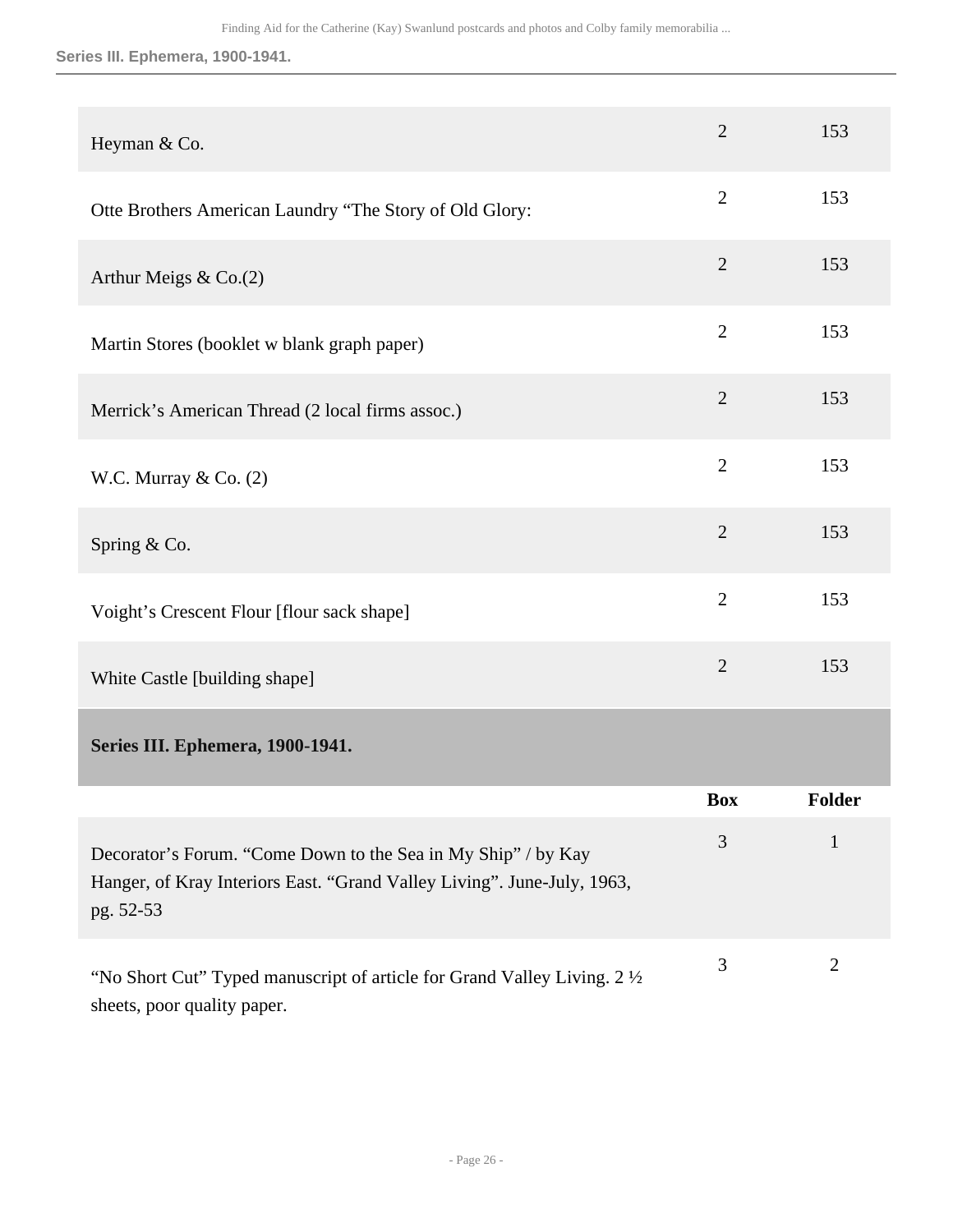**Biographical clippings for William B. Banks and Mrs. William Banks.**

| Kray Kraft  Exclusive Makers of Wall Tables. [Furniture Trade flyer]<br>n.d.                                                                                                                      | 3          | 3              |
|---------------------------------------------------------------------------------------------------------------------------------------------------------------------------------------------------|------------|----------------|
| Newspaper clipping, "Room Settings Share in Show Spotlight" / by Kay<br>Kaukonis. "Detroit News" Feb. 23, 1962.                                                                                   | 3          | 4              |
| Newspaper clipping, "Room Shows GR Furniture in Detroit" "GR Press"<br>and "Detroit Free Press", Feb. 1962.                                                                                       | 3          | $\overline{4}$ |
| "In search of the hard work America : Vincent Swanlund, a rat race eases<br>out, sells only what he can bear to part with / by Dan Hager. "GR Press,<br>Wonderland." Aug. 18, 1974.               | 3          | 5              |
| United States Patent Office. Antifriction Bearing for Wheels / Harlan Page<br>Colby, of Grand Rapids, Michigan. Specification forming part of Letters<br>Patent No. 647,377, dated Apr. 10, 1900. | 3          | 6              |
| Menu. The Crathmore, opposite Union Depot, Grand Rapids, Mi. Thur.<br>Jan. 24, 1907                                                                                                               | 3          | 7              |
| Pictorial Guide to Historic Amesbury / compiled by The History<br>Committee of the Town of Amesbury. Photography by Stanley O. Bean.<br>Rosley, Mass.: Rowley Printing, Inc. 1975.                | 3          | 9              |
| Biographical clippings for William B. Banks and Mrs. William Banks.                                                                                                                               |            |                |
|                                                                                                                                                                                                   | <b>Box</b> | <b>Folder</b>  |
| Peninsular Club News. His Obit. Feb. 1941.                                                                                                                                                        | 3          | 8              |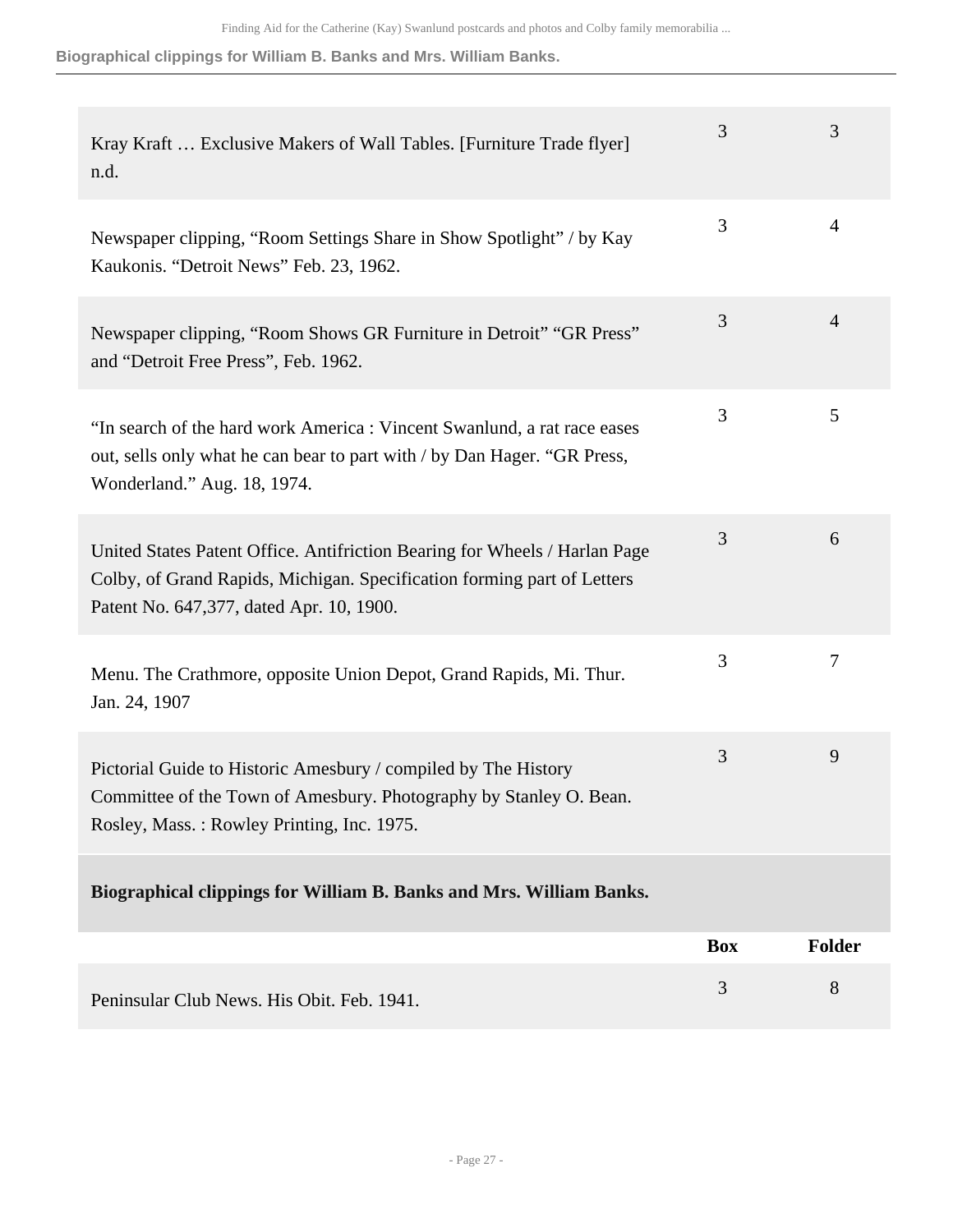**Series IV. Photographs**

| GR Herald. Jan. 27, 1941. His obit.                                        |   |  |
|----------------------------------------------------------------------------|---|--|
| Reflections of an Editor / by Frank M. Sparks. Jan. 27, 1941.              | 3 |  |
| GR Woman has 3 audiences with Pope / by Robert W. Host. GR press.<br>1949. | 3 |  |

<span id="page-27-0"></span>**Series IV. Photographs** 

**Photos of Kay Swanlund (2)** 

|                                                                     | <b>Box</b> | Folder |
|---------------------------------------------------------------------|------------|--------|
| Swanlund left, Gordon Olson, City Historian, right. June 1991.      | $\sim$ 4   |        |
| Swanlund left, daughter Happy (Virginia) hanger Whitman right. Jan. |            |        |

1989

**Misc. photos (6)** 

|                                                  | <b>Box</b>     | <b>Folder</b>  |
|--------------------------------------------------|----------------|----------------|
| <b>William Bartholomew Banks</b>                 | $\overline{4}$ | $\overline{2}$ |
| Origin of the Stars & Strips.                    | 4              | 2              |
| Memorial to the first Settlers of Amesbury       | $\overline{4}$ | $\overline{2}$ |
| Macy Colby House. Amesbury, mass. Photo postcard | 4              |                |